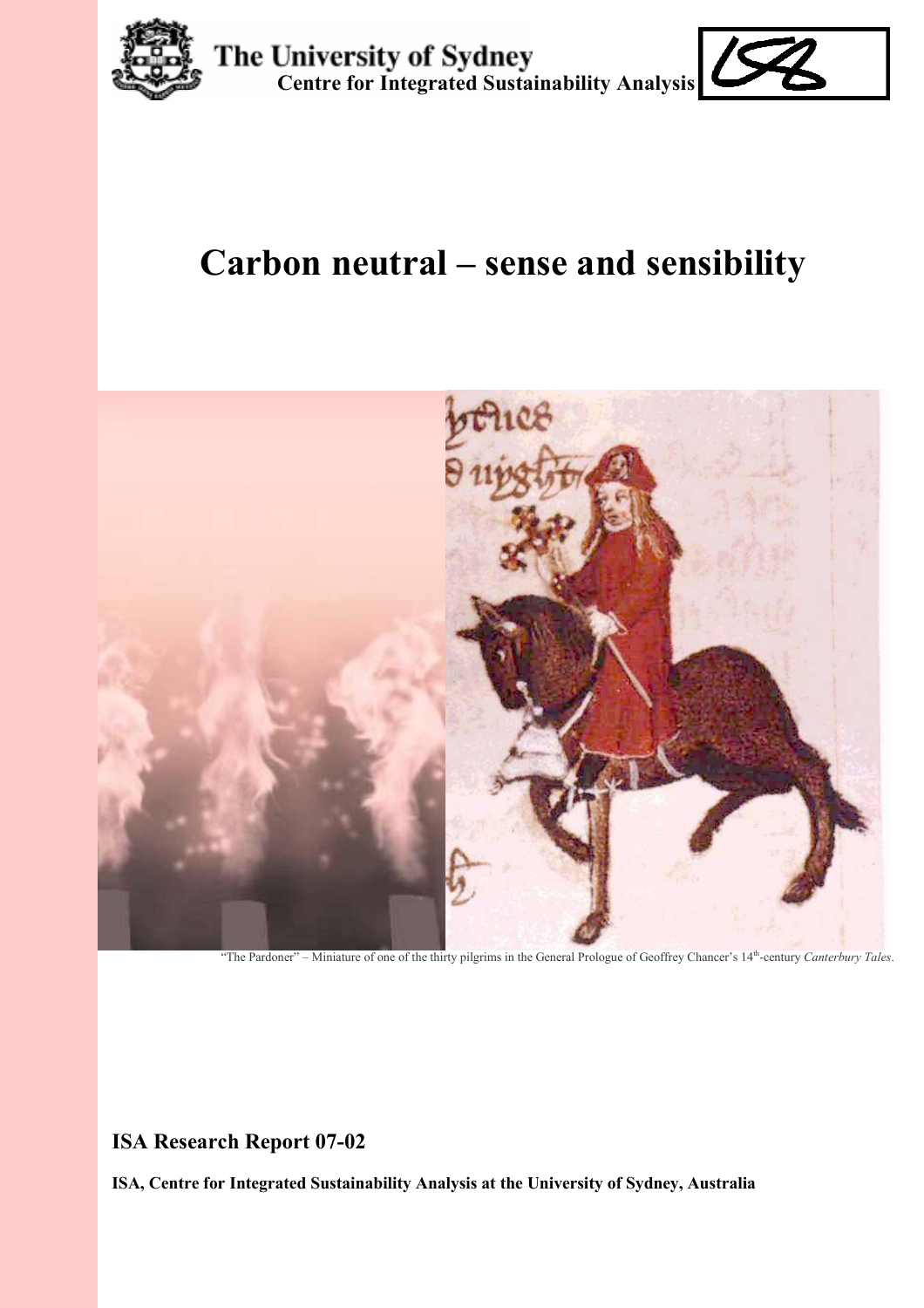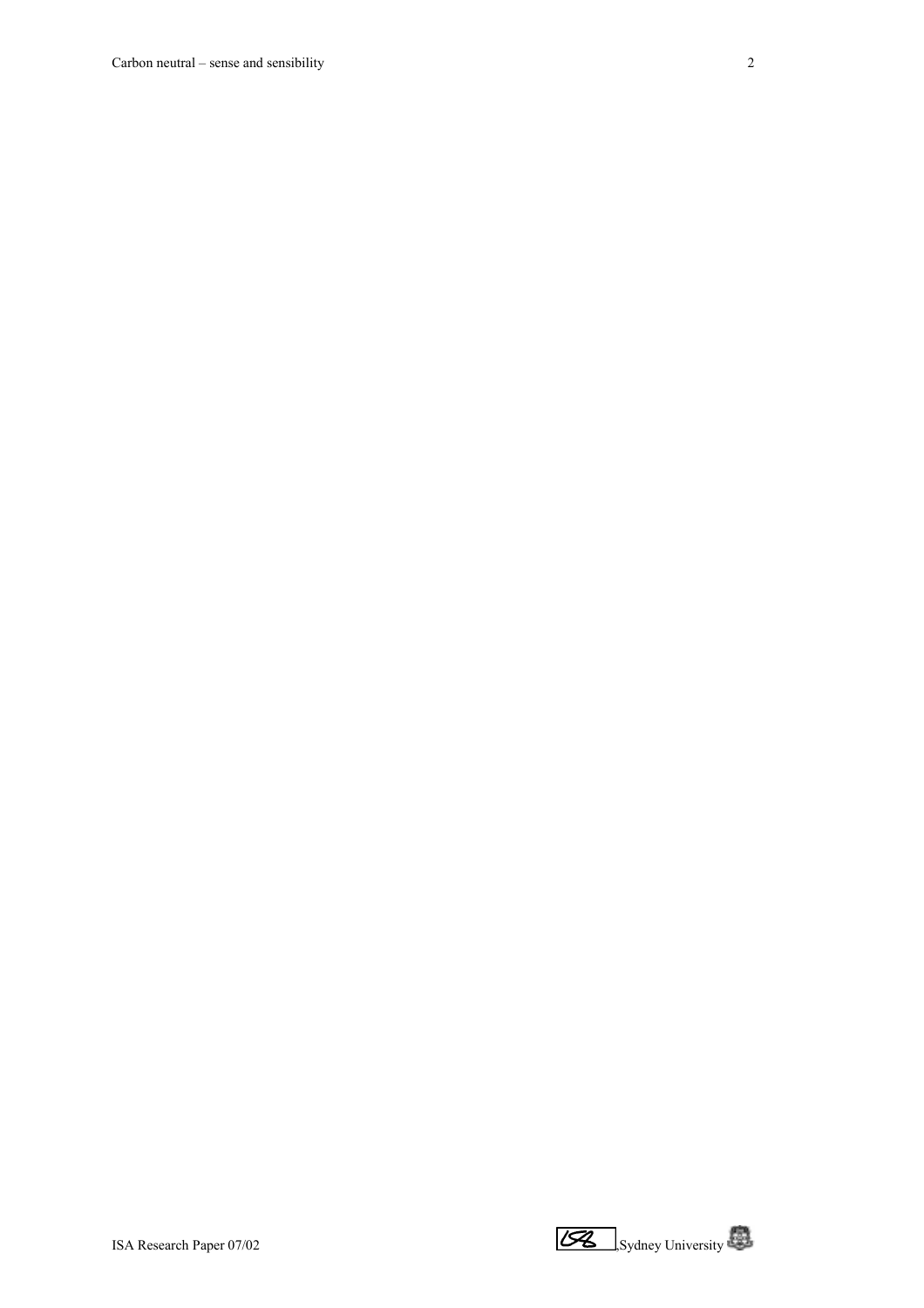

## Carbon neutral – sense and sensibility

Joy Murray and Christopher Dey

Centre for Integrated Sustainability Analysis A28, The University of Sydney NSW 2006, Australia

This report is freely available at http://www.isa.org.usyd.edu.au/publications/CarbonNeutral.pdf

For further inquiries please contact Joy Murray ISA, A28 The University of Sydney NSW 2006, AUSTRALIA j.murray@physics.usyd.edu.au Phone: +61 / 2 / 9351-2627 Fax: +61 / 2 / 9351-7725

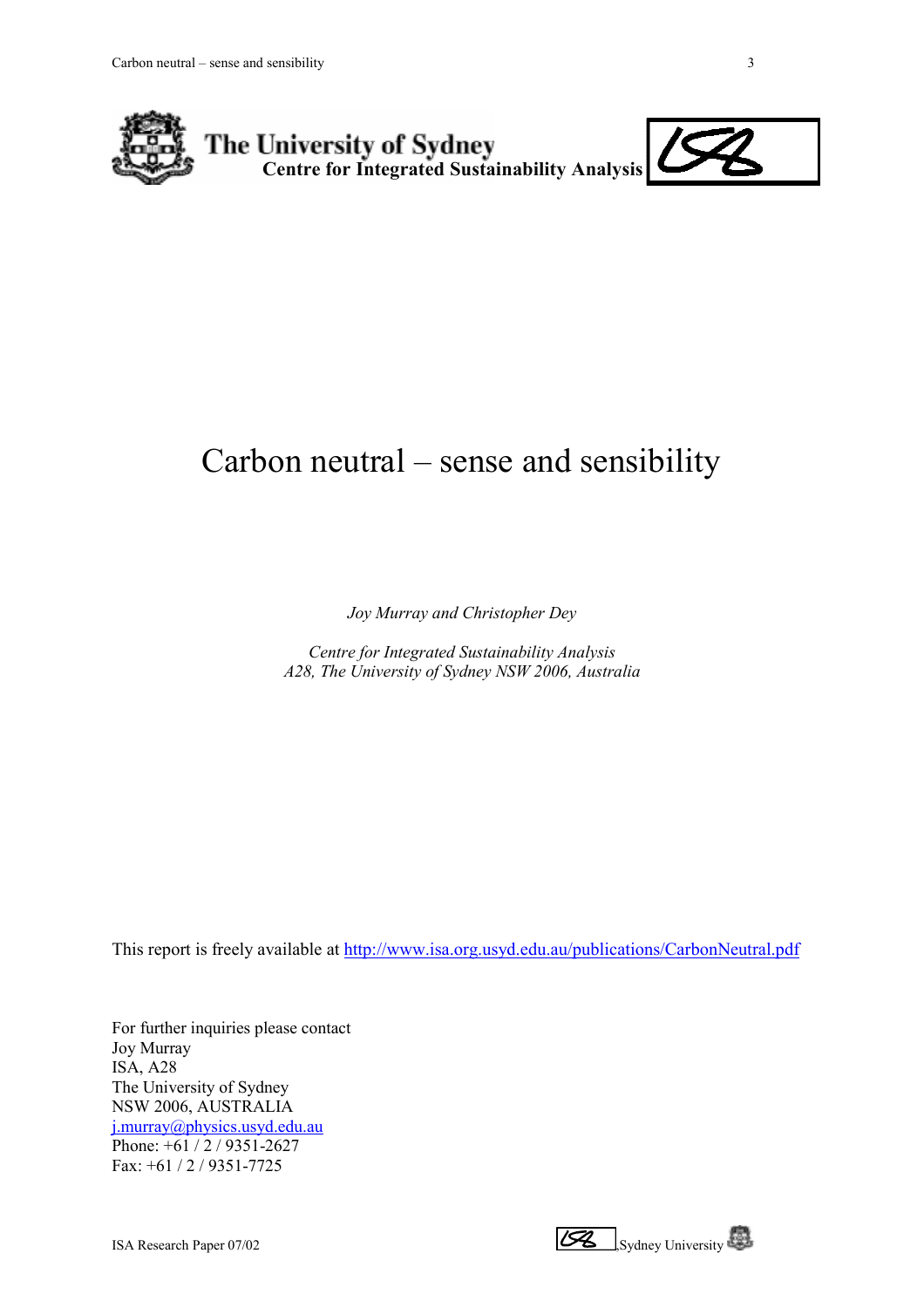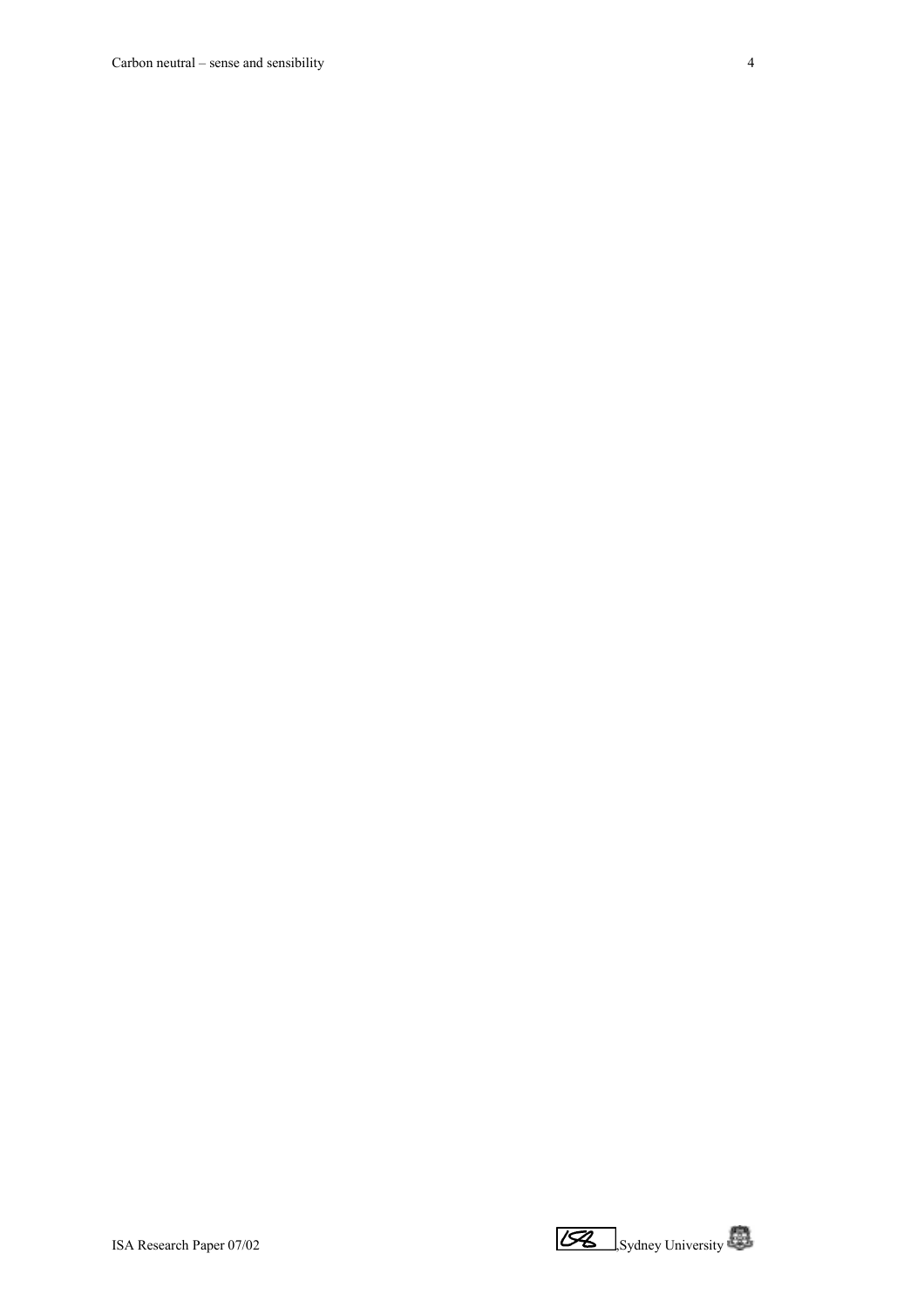#### Table of Contents

| 3. An in-depth look at two websites with particular attention to offset projects 17 |  |
|-------------------------------------------------------------------------------------|--|
|                                                                                     |  |
|                                                                                     |  |
| Appendix 1 – Summary description of five carbon neutral/carbon offset websites28    |  |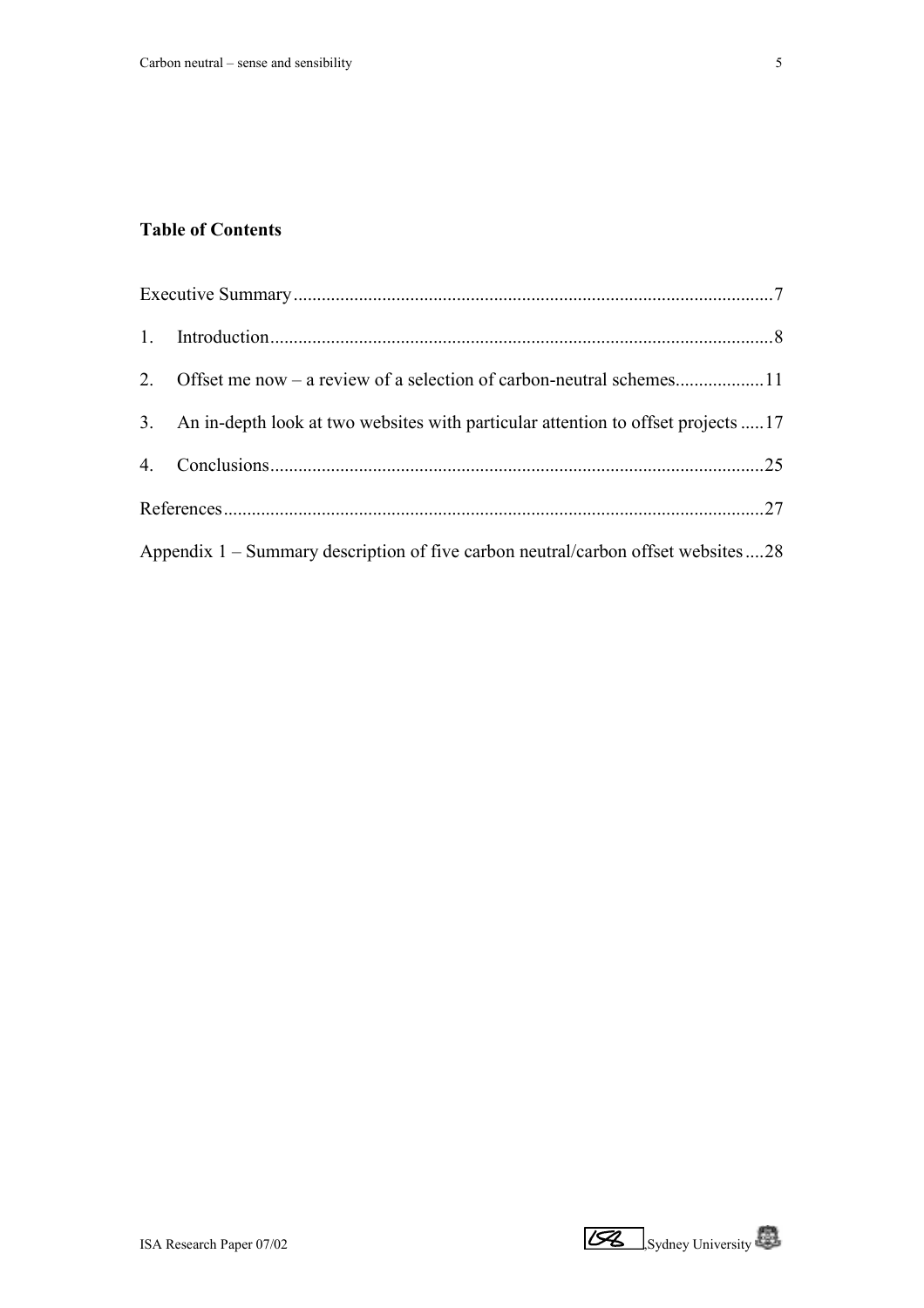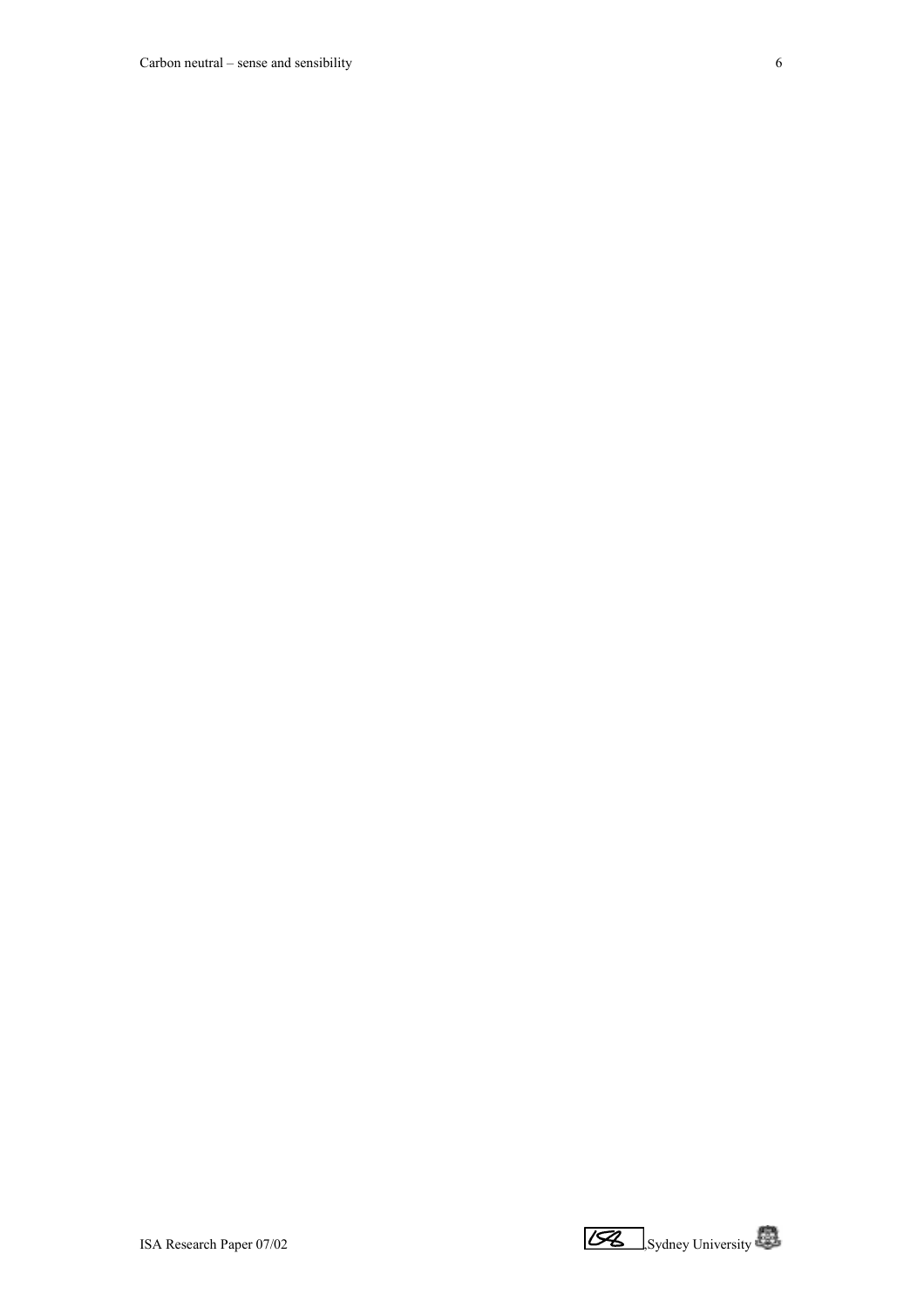#### Executive Summary

Businesses offering to make you or your company carbon neutral are proliferating on the internet. The term *carbon neutral* is being defined by common usage. There are no standard ways of measuring your carbon emissions and so no standards for becoming carbon neutral. This paper examines eleven websites offering carbon neutrality. It compares online calculators, their results and the costs of offsetting calculated on the strength of those results. It traces two offset projects from the online carbon offset retailer to the actual project on the ground in order to compare the online rhetoric with the time consuming and difficult work of developing community based projects in Third World countries. The paper offers a definition of carbon neutral based on the ways in which the term is being used. It also uncovers a range of issues for further discussion.

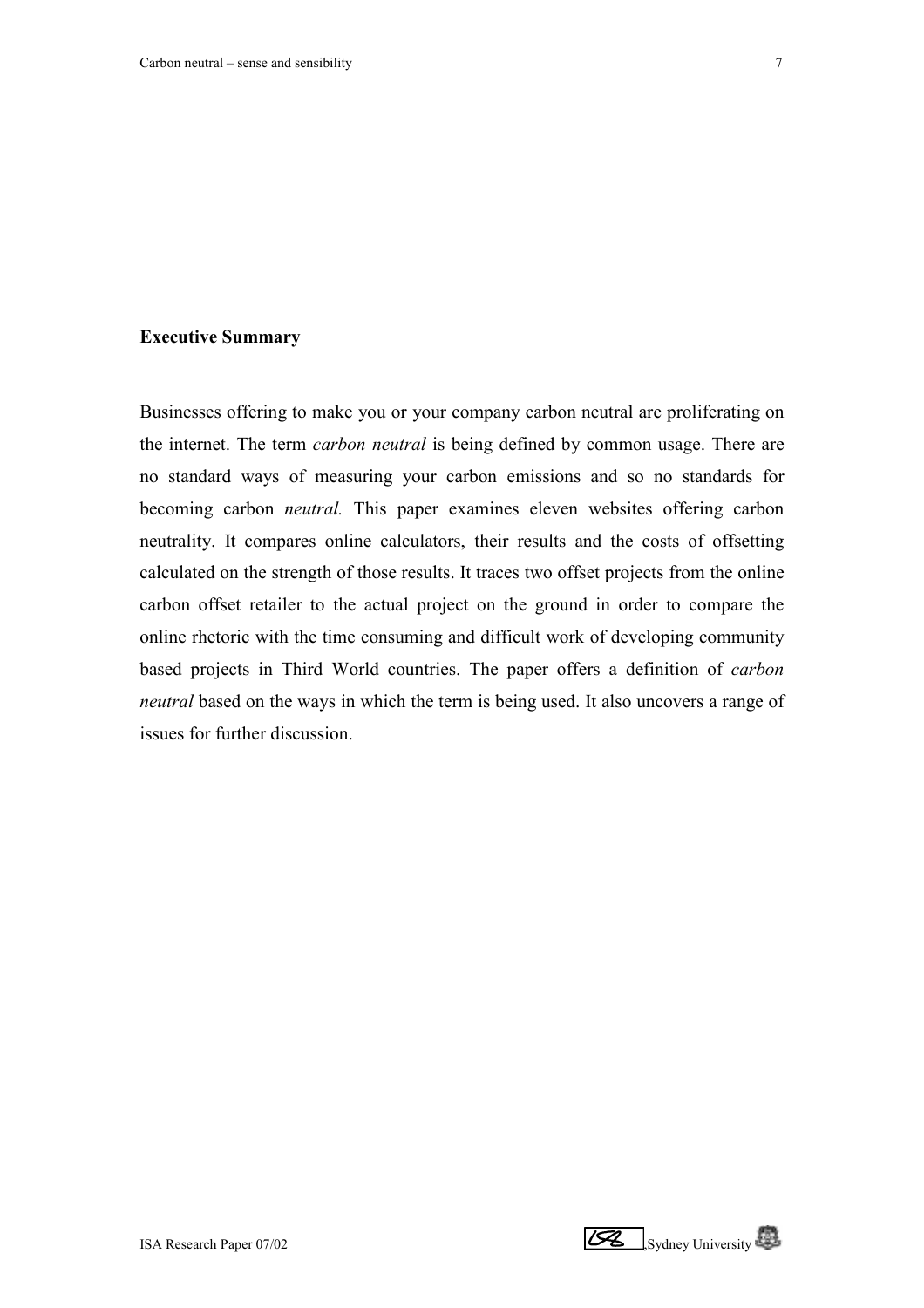#### 1. Introduction

The notion of cancelling out, or offsetting, one type of behaviour or consequence by invoking another, 'equal but opposite' type of behaviour or consequence is not new. Kevin Smith of Carbon Trade Watch (2007) reminds us of the Pardoners of the Middle Ages who, themselves having a surfeit of good deeds, were able to sell the benefit of those good deeds to us mere mortals in order to offset the consequences of our sins. In this way we could carry on sinning, buy ourselves a bit of someone else's goodness in the form of an indulgence and thus escape time in Purgatory which was the usual fate of the sinner. We could expiate our sins and assuage our guilt while on the other side of the balance the church could make use of its members' surfeit of goodness and benefit financially into the bargain. In a similar vein we now have the carbon neutral parody cheatneutral<sup>1</sup> which offers to offset your partner-cheating indiscretions by funding another couple to remain loyal and faithful for life thus neutralising the 'heartbreak, pain and jealousy in the atmosphere'. Notice that neither scheme reduces the overall sinning in the world – just matches up the good and the bad and declares them thus cancelled out or neutralised. The means of measuring our sins, and calculating the price we must pay for them to be wiped out, however, are likely to have been in the hands of the Pardoner, not to mention the supply of goodness needed to cancel out our sins. It is unlikely that goodness units were issued, recorded and retired once sold! There is also an issue of time here: in the case of cheatneutral do Chris and Mim, for example, have to remain faithful for a lifetime in order to neutralise James and Jo's here-and-now indiscretion? Also who is going to keep a check on Chris and Mim to verify their on-going fidelity?

Thus a number of issues emerge.

This paper looks at the modern offsetting phenomenon of the carbon market with its notions of measuring an organisation's or individual's carbon footprint and then seeking to cancel out that footprint with some kind of 'equal but opposite' behaviour or consequence and thus becoming carbon neutral. Inevitably the modern offsetting phenomenon brings with it issues of measuring, accounting and verifying. It also has its own time problems to do with offsetting today's emissions with the promise of emissions reduction in the future and over time. Apart from these practical problems there are definitional differences to be sorted out. For example: what constitutes a carbon footprint and what does carbon neutral mean. Wiedmann and Minx (2007) discuss the definition of carbon footprint and conclude that it should only include  $CO<sub>2</sub>$ , rather than all, or a selection of, greenhouse gases; it should include direct, onsite  $CO<sub>2</sub>$  emissions as well as all indirect or upstream emissions rather than just onsite; and should refer to a mass (kg, t, etc) measurement rather than an area of land as implied by the term footprint. Notwithstanding, our experiences recorded below indicate that, although the term usually does refer to  $CO<sub>2</sub>$  and to a measurement of mass, upstream emissions are rarely mentioned in online carbon calculators.

In the case of the term carbon neutral a search of Science Direct (06/07/07) drew a blank as did a search of Google Scholar. A regular Google search, however, turned up 1,720,000 hits, of which 30 of the first 50 were commercial sites offering calculators and/or carbon neutral consultancy services and carbon offsets. Of the rest of that first

 $\overline{a}$ 

<sup>1</sup> http://www.cheatneutral.com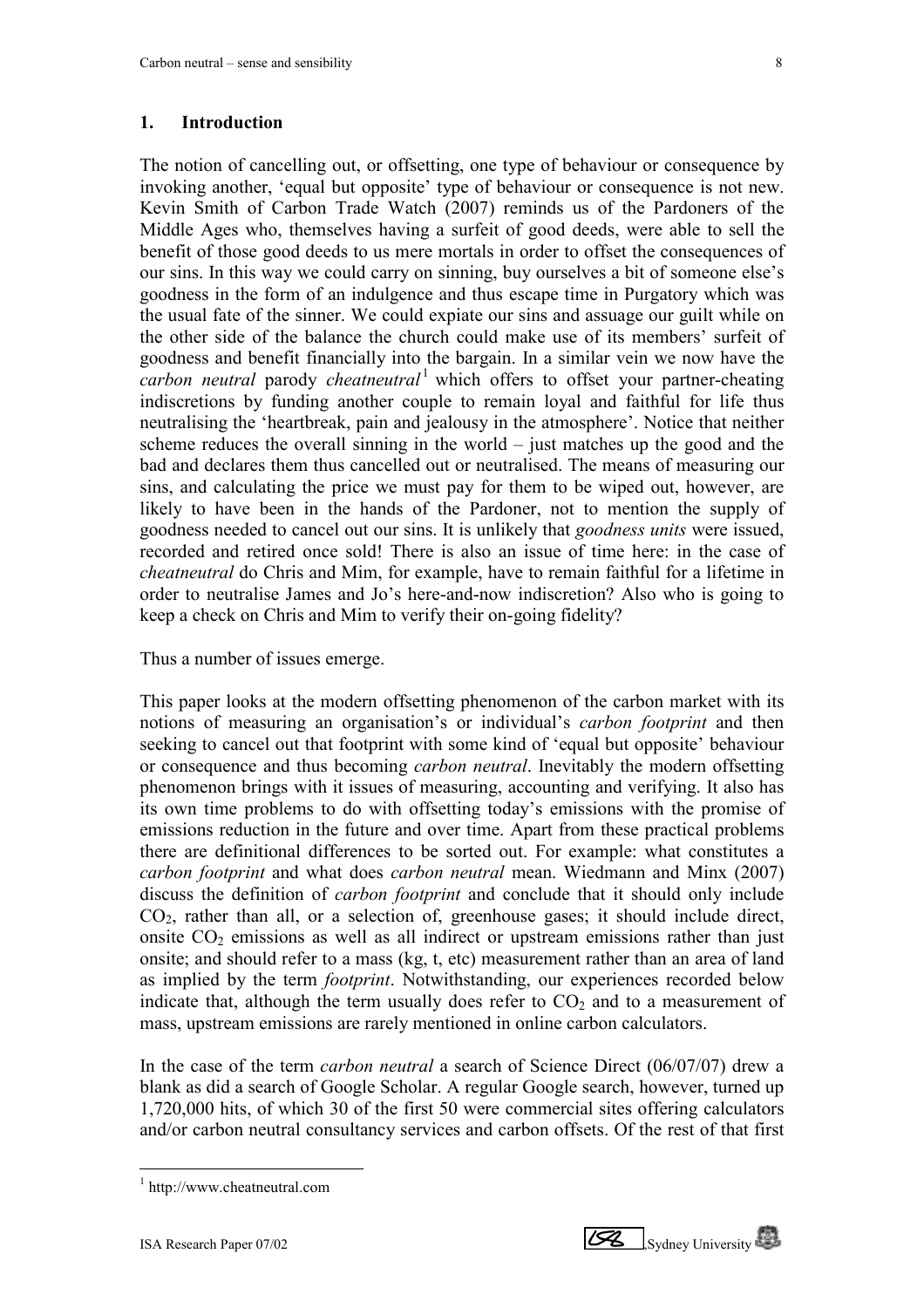50 one was for Wikipedia which sent the reader to an article by L.J. Martin in the eejitsguide.com<sup>2</sup> and many of those remaining were media reports to do with carbon offsetting. Clearly the term is out there in the public arena and is being defined by popular usage. However, as Standard Life Investment noted in 2006<sup>3</sup> "there is no common agreed definition of the term 'carbon neutral' and there is evidence of this being exploited for PR purposes". To this we might add that there is also evidence of exploitation for financial purposes.

Having searched many of the commercial sites as well as numerous media reports we offer the following working definition as an attempt to capture the ways in which the term is currently being used. It seems that the term carbon neutral is being used to capture the concept of: cancelling out the harm done to the earth's atmosphere by one type of greenhouse gas<sup>4</sup>-generating human activity, through another human activity that: either reduces  $CO<sub>2</sub>$  emissions by an equal amount; or prevents an equal amount being generated by an 'essential'<sup>5</sup>  $CO<sub>2</sub>$  producing human activity by substituting a non- or low carbon producing alternative.

The 'other' human activity that reduces or prevents emissions can be something that:

- takes an equal amount of existing  $CO<sub>2</sub>$  out of the atmosphere, like planting trees that, as they grow take in  $CO<sub>2</sub>$ , or like conserving trees that otherwise would have been chopped down;
- produces an essential commodity like power, in a way that does not cause, or reduces, the amount of  $CO<sub>2</sub>$  usually emitted into the atmosphere by power generation;
- reduces the amount of  $CO<sub>2</sub>$  from power generation through an increase in efficiency of energy use; or
- conducts an essential human activity like waste disposal or recycling in a way that provides a commodity (like power or glass or paper) and at the same time prevents greenhouse gases being emitted into the atmosphere from both usual waste disposal methods and from usual power generation or product manufacturing.

This substitution of emissions forgone for emissions produced has become known as offsetting – we 'offset' the damage done by our emissions through the good grace of someone else who agrees to change their practice so that they eliminate or prevent a similar amount of damage. This is a concept that has given rise to a thriving industry with those who cannot or don't want to change practices seeking out others who can, and paying for the privilege of having someone else offset emissions for them. It has brought with it the need for a new infrastructure. For example carbon calculators to show how much carbon needs to be offset in order for neutrality to be achieved; mechanisms for determining when practices really have been changed to prevent emissions (maybe the organisation would have done this anyway); mechanisms to determine what counts as emissions sequestration (e.g. for how long does the tree have to remain in the ground); ways of 'trading' in carbon offsets; the 'value' of

 $\overline{a}$ 

<sup>&</sup>lt;sup>2</sup> Article entitled Carbon Neutral – What does it Mean?. This article concluded that carbon neutral meant having no net effect on the amount of carbon in the biosphere.<br>3. http://www.standardlife.investment.com/content/data

http://wwwstandardlifeinvestment.com/content/data/press/press\_article/finance\_week\_06\_2006.html accessed 02/07/07

<sup>&</sup>lt;sup>4</sup> In this case CO<sub>2;</sub> although in many cases greenhouse gases are referred to as well as or instead of CO<sub>2</sub>

<sup>&</sup>lt;sup>5</sup> An activity that we deem to be essential to maintaining our living standards, such as power generation or waste disposal.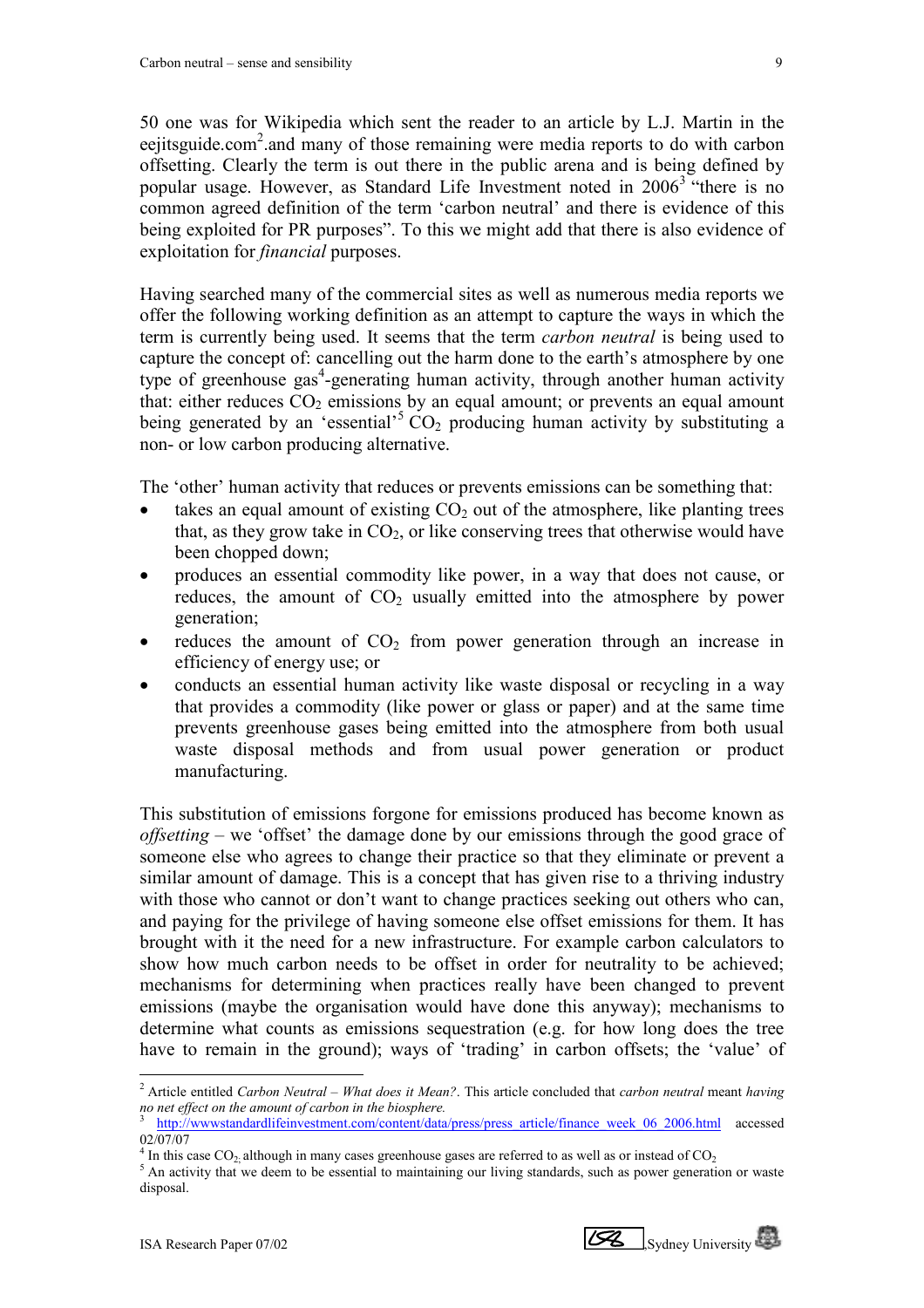carbon credits; carbon credits accounting mechanisms (how do you know your carbon credit hasn't previously been sold to someone else); carbon credit traders and trading businesses. Then there is the difference between emissions trading which usually occurs in a formal and legal framework, and carbon offsetting which often seems to refer to voluntary acts, often arranged through a non-profit organisation or commercial carbon offset retailer who sources the offsets (often from non-profit organisations) and arranges the transaction.

To service this growing industry a plethora of carbon calculators has appeared on the internet. The majority are in various ways linked to transactions operating in the carbon marketplace. Most for example calculate your carbon responsibility from say, your car use, flights and household energy consumption and then inform you of what payment needs to be made in order for you to become 'carbon neutral'. Your payment is then used for buying carbon offsets, usually either from a government recognised carbon trading mechanism or through a non-profit organisation voluntarily supporting local or Third World tree planting or alternative energy projects. Some sites support Kyoto-compliant offsetting schemes while others offer voluntary carbon reduction schemes that are not linked to the Kyoto Protocol. Jindal 2006 recognises four kinds of transactions: Kyoto-compliant organisations that trade in emissions; trade in emissions certificates under some other organised and regulated scheme (for example NSW Greenhouse Gas Abatement Scheme); project based transactions that operate under the United Nation's Clean Development Mechanism and Joint Implementation Projects in which buyers invest in carbon emission reduction or sequestration projects and receive credits in return; or some other voluntary project based scheme, where the organisation wishing to offset emissions negotiates directly with a community to fund, for example, tree planting, methane collection, renewable energy projects. These projects are often situated in developing countries (Table. 1). In the case of emissions trading, on-line businesses usually display a guarantee that once sold, carbon credits are retired and cannot be resold, that is, these carbon credits have been accounted for. They also often refer to the auditing of their carbon transactions.

|                      | Trade in emissions<br>allowances | Project-based transactions     |
|----------------------|----------------------------------|--------------------------------|
| Kyoto-compliant      | Trade in carbon offsets          |                                |
|                      |                                  | All Clean Development          |
|                      | under European Union             | Mechanism and Joint            |
|                      | <b>Emissions Trading</b>         | <b>Implementation Projects</b> |
|                      | Scheme, UK Emission              |                                |
|                      | <b>Trading Scheme</b>            |                                |
| Voluntary, not for   | Trade in emission                | <i>Voluntary Reduction</i>     |
| compliance under the | reductions on Chicago            | Projects, such as Carbon       |
| Kyoto Protocol       | Climate Exchange, NSW            | Sequestration Projects in      |
|                      | Greenhouse Gas                   | Africa                         |
|                      | <b>Abatement Scheme</b>          |                                |

Table. 1 : Four major kinds of transactions under carbon markets (Jindal 2006, italics in the original).

This paper looks at a range of schemes and test drives a selection of online carbon calculators. It tracks down two major schemes to their roots in community-based projects and in so doing it raises a number of issues for further investigation and debate.

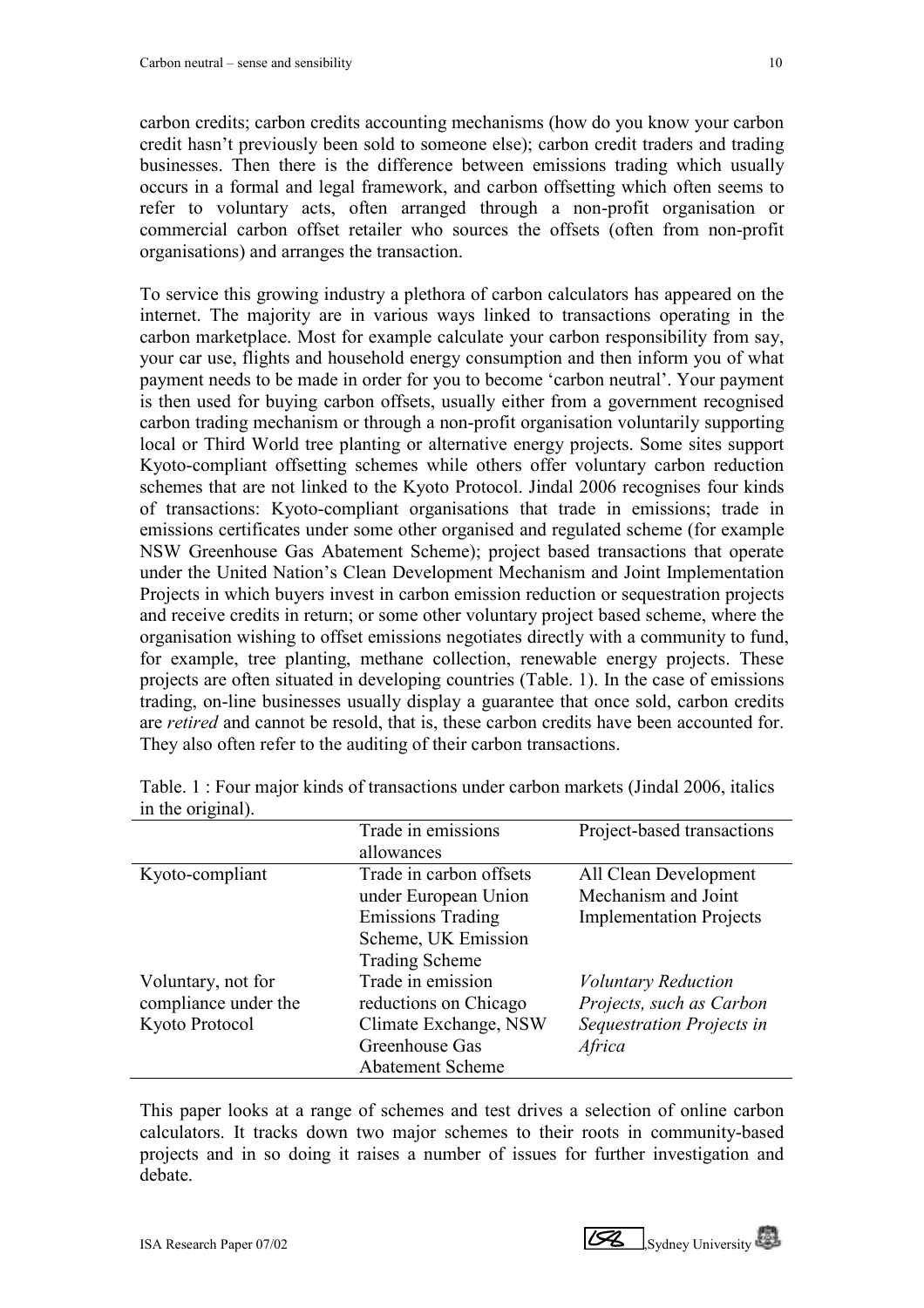#### 2. Offset me now – a review of a selection of carbon-neutral schemes

Before any steps can be taken in the carbon neutral dance, the size of the carbon footprint to be neutralised has to be calculated. Below we test-drive a selection of eleven calculators. The calculators were accessed from the internet between 27 April and 3 May 2007. All were detected by the Google search engine, which probably means that they are likely to represent those most widely used.

#### 2.1 Test-driving a selection of calculators

Before beginning this exercise we devised a standard basket of line items<sup>6</sup> and grouped them under the headings: General Information; Household Direct Energy Use; Personal Direct Travel by Car; Public Transport; Personal Direct Travel by Air; Other. We then attempted to enter our standard basket into each of the eleven calculators. Table 2 shows which line items were available for each of the calculators tested. A look at the line items revealed that not all sites requested the same basket of goods and services, which confounds any real comparison. This is therefore not offered as a comparison of like with like, because line items differed widely, but as an indication of the general confusion and lack of standardisation around calculators and the resulting offsets. It illustrates the complex nature of this whole area for individuals and small businesses wishing to become carbon neutral where, in the absence of international standards, a plethora of methods and practices has flourished. Notwithstanding, we entered into the calculators whatever we could from our standard basket. Wherever the calculator requested input that corresponded directly with our basket item the cell was marked with an  $x$ ; wherever there were qualifications or additions to our basket item this was indicated in the appropriate cell.

Table 3 provides the results from the eleven calculators together with some comments on the offsets offered and the methodologies used.

#### 2.2 Discussion

No two of the eleven carbon offset websites requested the same basket of inputs, so no real comparisons can be made between the amounts of carbon that were calculated to be offset. For example, Carbon Neutral Ltd requested 13 items and BP Global requested 11 across all of our input categories. However, targetneutral dealt only in car travel; myclimate sought some general information, information about direct energy use and car travel; and Sustainable Travel International requested general information, car and air travel. From the available information, it also seemed that none of the sites used the same methodology for calculating emissions, although it was difficult to tell because information was sometimes hard to find and on one site at least there was no information readily apparent<sup>7</sup>. Understandably then the results in terms of carbon differed widely, ranging from 6 – 11 tonnes. Although despite the likely differences in methodologies and the obvious differences in input, one or two of the calculations were quite close. Carbon Footprint Ltd, for example, calculated 6.356 tonnes of  $CO<sub>2</sub>$  to be accounted for and Sustainable Travel International



 6 2 family members; 5000 kWh of electricity; 833 kWh (or 3000 MegaJoules) of gas; no renewables, LPG, oil or coal, 1 x2litre, 4cl, family car travelling 20,000km (12427 miles) per year; 2 short-haul flights per year. 7

Information may have been there, however our search of the website failed to find it.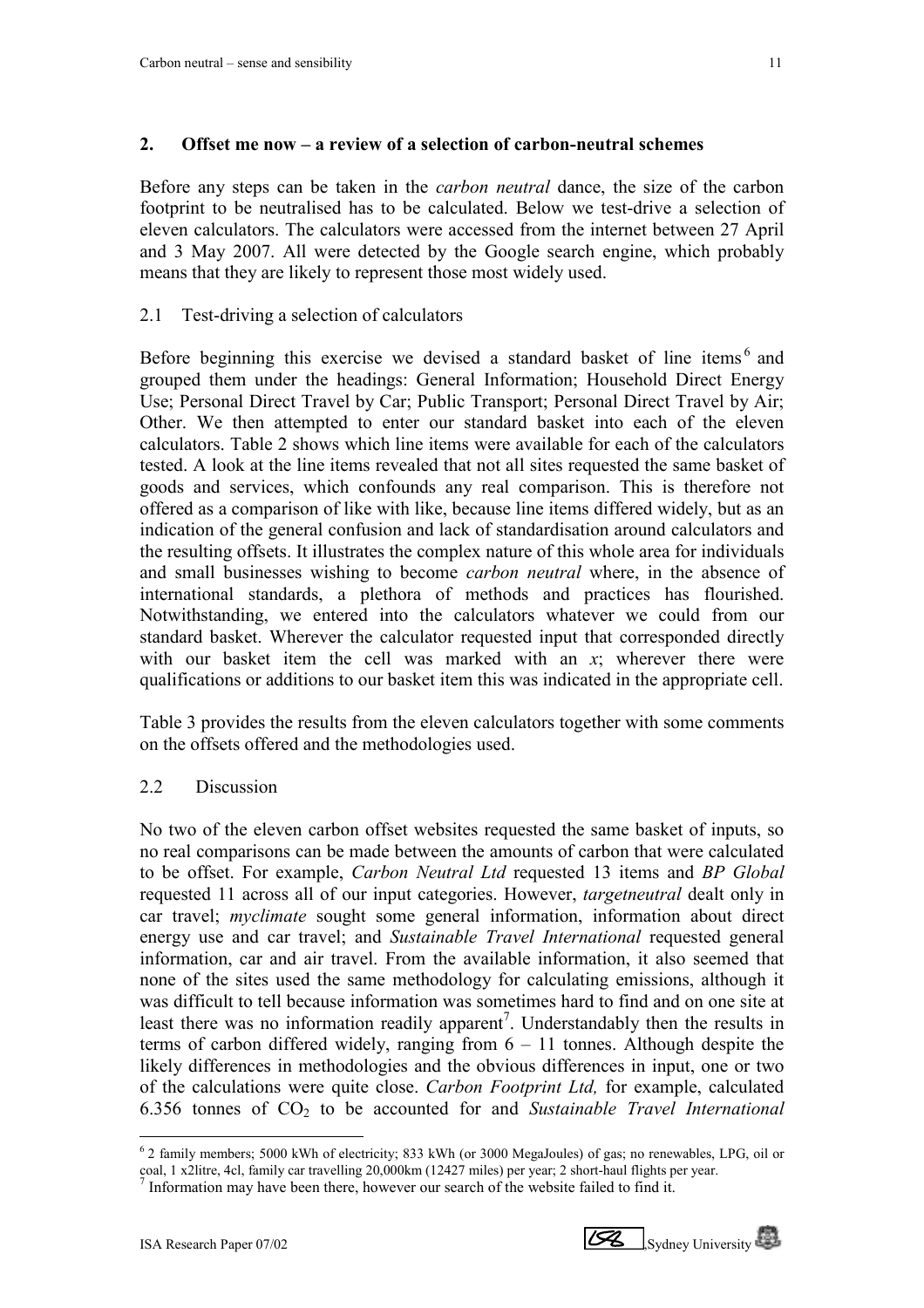calculated 6.61 tonnes. Even so the offsetting fees proposed by these two sites were quite different. Carbon Footprint Ltd requested a payment of \$A214.80 to support tree planting in Kenya while Sustainable Travel International requested \$A121.06 to support renewable energy projects in developing countries. Thus different offset projects have different price tags. In this example it would seem that the costs involved in tree planting in Kenya are higher than those of an unspecified 'renewable energy project in a developing country'. This could be because of project costs on the ground, or it could be related to infrastructure costs involved in the retailing of offsets, or more likely a mixture of both.

This raises not only the issue of standardisation and transparency of online calculator methodologies but also the need at least for some explanation of costings. Transparency in fees paid to the retailer/s and funds flowing through to the project would assist in making decisions about which offset retailer to use in pursuit of carbon neutrality.

Only two websites indicated a recognition that upstream/indirect effects should be considered. The UK's Carbon Footprint Ltd tells users that their secondary, or upstream, footprint has not been calculated suggesting recognition that omitting the upstream footprint is less than ideal. Another website, Elementree based in Western Australia, says that its emissions calculator does not include non-direct emissions in its vehicle-use calculator because Elementree does not consider them "to be the responsibility of the vehicle owner". However, they say that they recognise the importance of such emissions and will pursue "accountability for them with the source providers and distributors". Here, as well as a consideration of upstream emissions, there is also a reference to *responsibility*. This raises the issue of who should account for what. If everyone along the supply chain were to account for all upstream emissions there would be considerable overlap and emissions would be counted several times (Gallego & Lenzen (2005); Lenzen et al (2007); Hammerschlag & Barbour (2003)). If we are voluntarily paying into a tax-exempt not-for-profit tree planting project and whatever trees we pay for get planted, then perhaps accurately accounting for carbon is of secondary consideration. If, however, the purpose of a calculator is to underpin a regulated and reliable government program, or if it is part of a responsible commercial enterprise, then accounting surely matters and a methodology such as that developed by Gallego and Lenzen (2005) is needed to avoid double counting and apportion responsibility fairly along the supply chain. Many of the online carbon neutral businesses examined in this table would probably welcome the kind of standardisation of methodology and practice that applies to other accounting practices.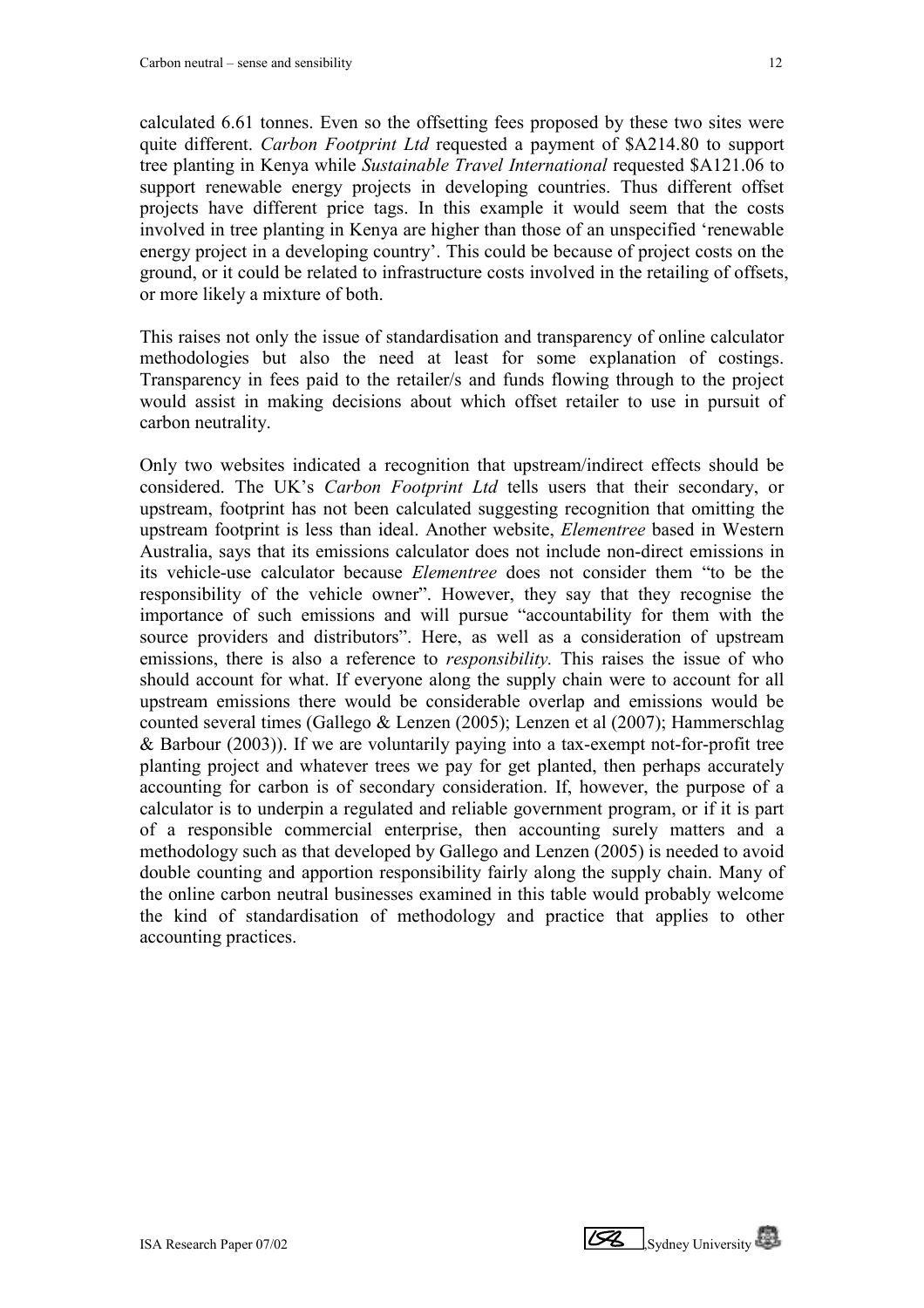| Name &<br>Website                                                                                                            |                     | <b>General - Information</b> |                                                      |                | <b>Household - Direct Energy Use</b> |                  |                                                       |                       | <b>Personal - Direct Travel by Car</b> |                                           |                |                            |                      |                                            | <b>Personal - Direct Travel by</b><br>Air |             |                                        |                                                             | Other                                                                         |
|------------------------------------------------------------------------------------------------------------------------------|---------------------|------------------------------|------------------------------------------------------|----------------|--------------------------------------|------------------|-------------------------------------------------------|-----------------------|----------------------------------------|-------------------------------------------|----------------|----------------------------|----------------------|--------------------------------------------|-------------------------------------------|-------------|----------------------------------------|-------------------------------------------------------------|-------------------------------------------------------------------------------|
|                                                                                                                              | persons<br>househol | State/countr Home            | Type &/or<br>size                                    | Electricity    | Other                                | Natural<br>gas   | Other                                                 | Num<br>ber of<br>Cars | Type,<br>model<br>, year               | mileage/<br>kilom<br>(weekly/<br>annually | engine<br>size | mpg or<br>ltr per<br>100km | Fu<br>el<br>Ty<br>pe | commutin<br>g                              | Dom<br>estic/<br>short<br>haul            | med<br>haul | long<br>haul/<br>Inter<br>natio<br>nal | km<br>travell es<br>ed                                      | Goods/servic                                                                  |
| Carbon Footprint<br>Ltd<br>http://www.carboni<br>ootprint.com/index<br>.html                                                 | $\mathbf x$         | JK & US<br>(by state)        |                                                      | «Wh or<br>cost | renewable<br>s y/n                   | kWhrs<br>or cost | LPG,<br>oil,<br>coal                                  | $\mathbf X$           | $\mathbf X$                            | $\mathbf X$                               |                |                            |                      | undergrou<br>nd, bus<br>and train          | $\mathbf X$                               | $\mathbf X$ | $\mathbf X$                            |                                                             |                                                                               |
| <b>Climate Crisis</b><br>http://www.climate<br>crisis.net/takeactio<br>n/carboncalculator/                                   | $\mathbf x$         | JSA (by<br>state)            |                                                      | cost           | $\frac{0}{0}$<br>renewable           | cost             | cost of<br>heating<br>oil &<br>propan<br>$\mathbf{e}$ |                       | $\mathbf X$                            | $\mathbf X$                               |                |                            |                      |                                            | $\mathbf X$                               | $\mathbf x$ | $\mathbf x$                            |                                                             |                                                                               |
| <b>BP</b><br>http://www.bp.com<br>home.do?category<br>$Id=1$ &content $Id=2$<br>006973                                       | $\mathbf{x}$        | Country                      | detached,<br>appartment<br>etc                       |                | renewable<br>$s \sqrt{n}$            |                  |                                                       | $\mathbf X$           | $\mathbf X$                            | $\mathbf X$                               |                |                            |                      | undergrou<br>nd, taxi,<br>bus and<br>train | $\mathbf X$                               |             | $\mathbf X$                            |                                                             | business<br>travel by car,<br>air, train                                      |
| target neutral<br>http://www.targetn<br>eutral.com/TONIC<br>index.jsp                                                        |                     |                              |                                                      |                |                                      |                  |                                                       | $\mathbf X$           | $\mathbf X$                            | $\mathbf{x}$                              |                | $\mathbf X$                | $\mathbf X$          |                                            |                                           |             |                                        |                                                             |                                                                               |
| MyClimate<br>http://www.myclim<br>ate.org/index.php?l<br>ang=en                                                              |                     | EU or USA                    | Switzerland, square feet kWh                         |                |                                      |                  | heating<br>fuel<br>type                               |                       |                                        | $\mathbf{x}$                              |                | $\mathbf X$                | $\mathbf X$          |                                            |                                           |             |                                        | enter<br>startin<br>g point<br>and<br>destin<br>ation       |                                                                               |
| Sustainable Travel<br>International (STI)<br>http://www.sustain<br>abletravelinternatio<br>nal.org/offset/index<br>$php?c=1$ | $\mathbf{x}$        | JS or<br>Europe              | new<br>energy<br>efficient<br>$y/n$ ; sm,<br>med, lg |                |                                      |                  |                                                       |                       |                                        | $\mathbf X$                               |                | $\mathbf X$                |                      |                                            | $\mathbf X$                               |             | $\mathbf X$                            | enter<br>startin<br>g point home,<br>and<br>destin<br>ation | gift offsets<br>for car, flight,<br>person; hotel<br>stays nights<br>per year |

#### Table 2 Selection of online carbon calculators showing line items

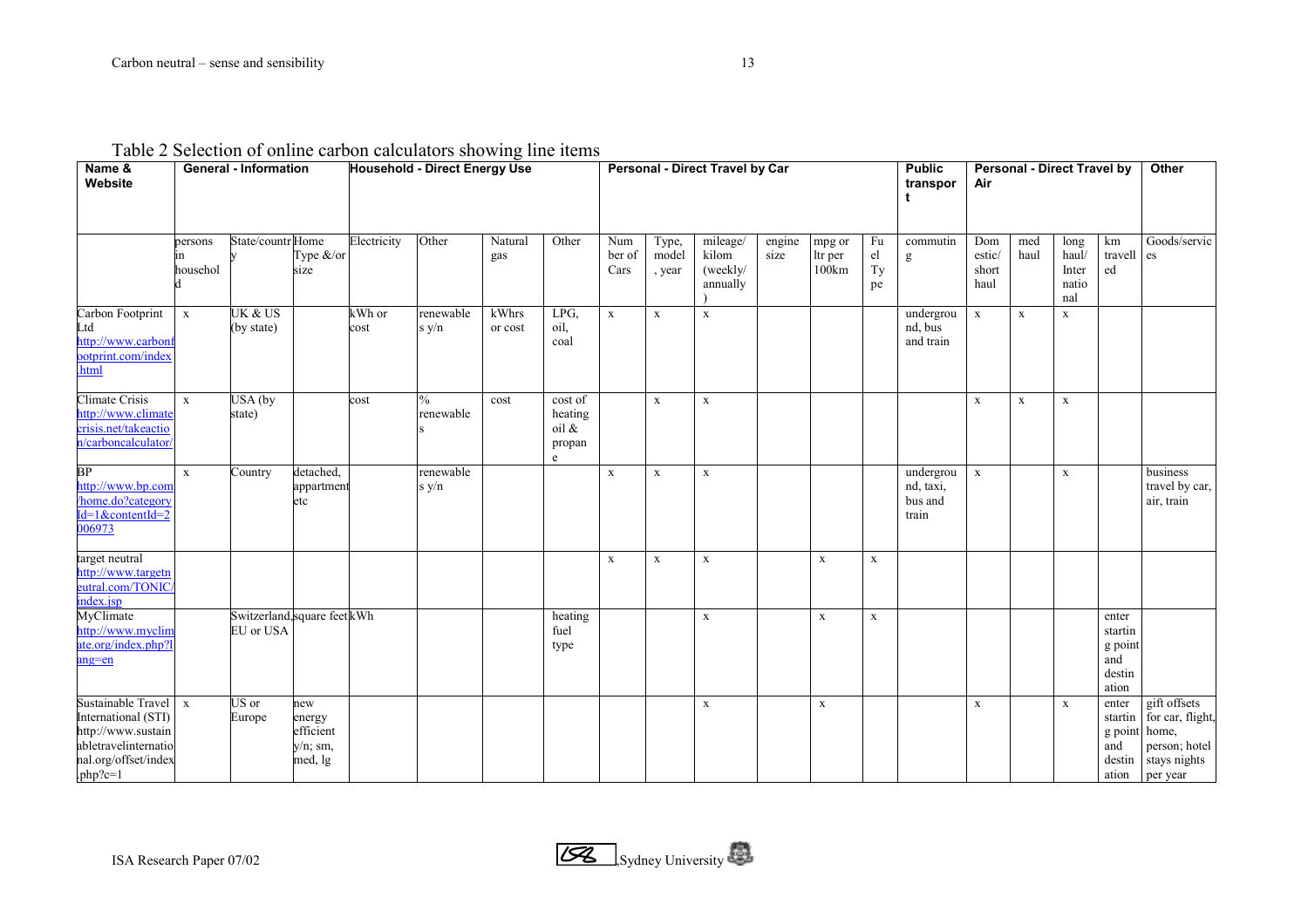| Elementree<br>http://www.elemen<br>tree.com.au/calcula<br>tor.asp                         | Australian<br>state or<br>territory | kWh | choice to<br>include<br>some<br>upstream | kWh |     |   |                           | X            | X           |             | $\mathbf X$ |                                         |             | $\mathbf X$ |                               |
|-------------------------------------------------------------------------------------------|-------------------------------------|-----|------------------------------------------|-----|-----|---|---------------------------|--------------|-------------|-------------|-------------|-----------------------------------------|-------------|-------------|-------------------------------|
| Mycarbondebt<br>http://www.mycarb<br>ondebt.com/?gclid<br>=CJqf7ruEtYsCFS<br>HBYAodJF4Nzw | UK                                  | KWh |                                          | KWh | oil |   |                           | $\mathbf{x}$ |             | $\mathbf x$ | $\mathbf X$ | $\mathbf X$                             |             |             | nappies $\&$<br>gift vouchers |
| Noco<br>http://www.noco2.<br>com.au/                                                      |                                     |     |                                          |     |     | X | X                         | $\mathbf{x}$ |             |             | $\mathbf X$ |                                         |             |             |                               |
| Climate Friendly<br>http://www.climate<br>friendly.com.au/cal<br>$cp$ hp                  |                                     | kWh |                                          |     |     |   |                           | $\mathbf{x}$ | $\mathbf X$ |             |             | $\mathbf X$<br>(choi<br>ce of<br>cities |             |             |                               |
| Neco<br>http://www.neco.c<br>om.au/carbon/inde<br>x.html                                  | Australian<br>state or<br>territory | kWh |                                          | Kj  |     |   | sm.<br>Med,<br>lge<br>etc |              | $\mathbf X$ | $\mathbf X$ | $\mathbf X$ | $\mathbf X$                             | $\mathbf X$ |             | gift offsets                  |

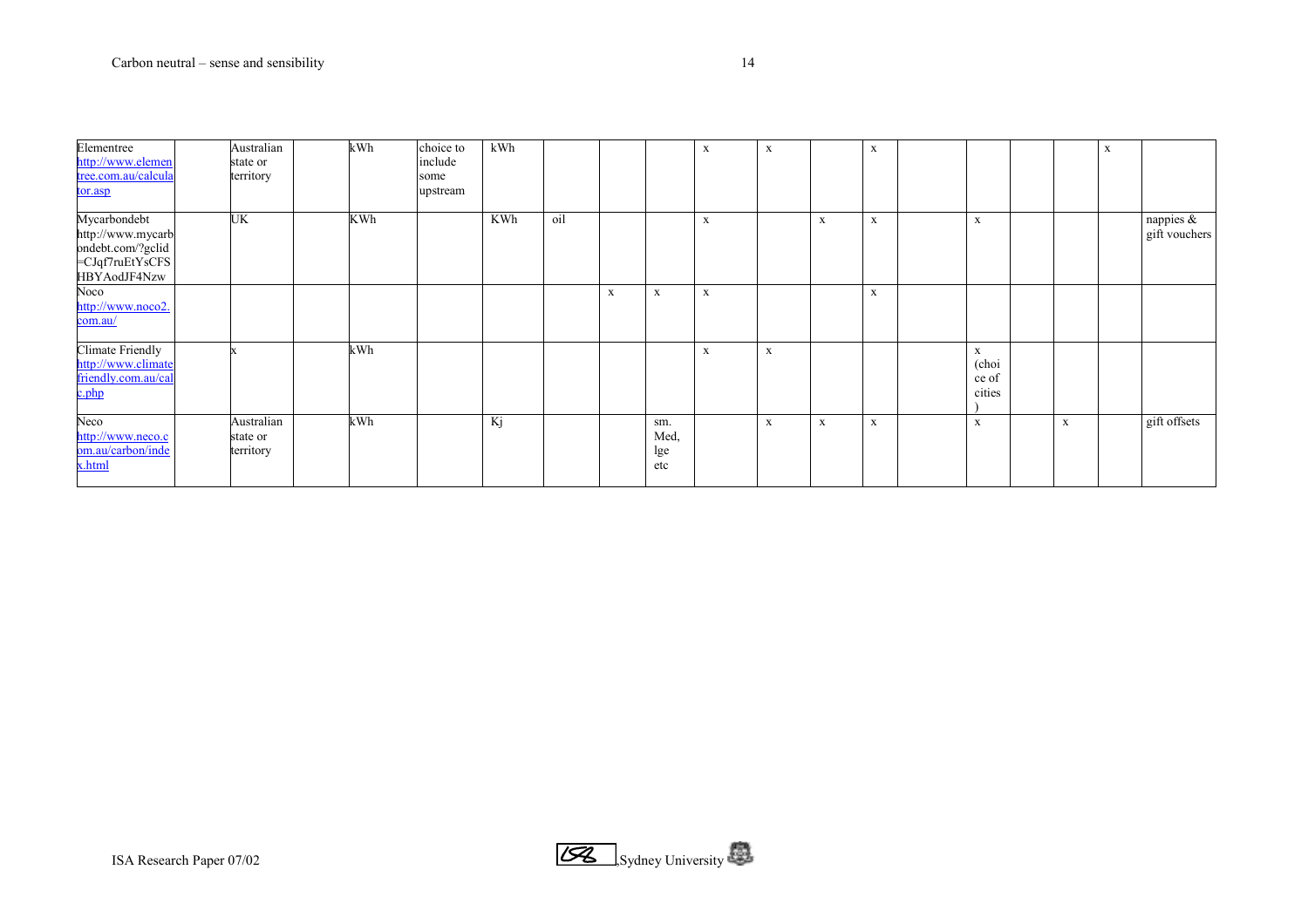| <b>Name &amp; Website</b>                                                                  | <b>Description</b>                                                                                                                                                                                                                                                        | <b>TOTAL</b><br>CO <sub>2</sub> of<br>basket | Cost in<br><b>Australian</b><br>\$ (at<br>23/04/07)      | <b>Offset</b>                                                                                                                                                                                                                                                                             | <b>Calculation</b>                                                                                                                                                                                                                                                                                                                                                                                                          | <b>Comments</b>                                                                                                                                                                                                                                                                                                                                                                                                                    |
|--------------------------------------------------------------------------------------------|---------------------------------------------------------------------------------------------------------------------------------------------------------------------------------------------------------------------------------------------------------------------------|----------------------------------------------|----------------------------------------------------------|-------------------------------------------------------------------------------------------------------------------------------------------------------------------------------------------------------------------------------------------------------------------------------------------|-----------------------------------------------------------------------------------------------------------------------------------------------------------------------------------------------------------------------------------------------------------------------------------------------------------------------------------------------------------------------------------------------------------------------------|------------------------------------------------------------------------------------------------------------------------------------------------------------------------------------------------------------------------------------------------------------------------------------------------------------------------------------------------------------------------------------------------------------------------------------|
| Carbon Footprint Ltd<br>http://www.carbonfootpr<br>int.com/index.html                      | UK business offering business<br>footprinting and consulting<br>services; personal carbon<br>footprint based on household<br>fuel use and travel; offers<br>fully traceable certified or<br>voluntary carbon credits; off<br>the shelf flight offsets & gift<br>vouchers; | 6356kg                                       | \$214.80                                                 | plant 9 trees in Kenya @<br>£10 each based on 1 tree<br>offsets 730kg of CO <sub>2</sub> over<br>100yrs; option to enter how<br>much you want to offset<br>and see options & prices<br>(e.g. reforestation in<br>Kenya, hydropower in<br>Brazil).                                         | based on Defra's guidelines for GHG<br>emissions:                                                                                                                                                                                                                                                                                                                                                                           | shows: primary footprint for self and<br>household & compares with average UK<br>household and person; your estimated<br>secondary (indirect) footprint and average<br>for UK household and individual (for food;<br>clothes; car manufacture; building, furniture<br>and appliances; recreation & services;<br>finance & services; share of public services).<br>Advises on footprint minimisation inc switch<br>to green energy; |
| <b>Climate Crisis</b><br>http://www.climatecrisis<br>.net/takeaction/carbonc<br>alculator/ | USA site supports film An<br>Inconvenient Truth, Calculates<br>home energy use and<br>transportation                                                                                                                                                                      | 5,5<br>tonnes                                | \$86.47                                                  | offset with new Native<br>American and Alaskan<br>Native wind turbines and<br>new family dairy farm<br>methane energy projects to<br>deliver clean, renewable<br>energy to the grid from<br>http://www.nativeenergy.co<br>m/Splash/ClimateCrisis/Cli<br>mateCrisis.html?ClimateCri<br>sis | power CO <sub>2</sub> per kilowatt hour based on<br>State of residence; fuel efficiency<br>calculated by terrapass<br>(http://www.terrapass.com/); uses fuel<br>emissions factors from US Government's<br>Energy Information Administration (EIA)<br>to convert gallons used to pounds of CO2;<br>air travel definitions and factors are from<br>DEFRA; energy emissions factors<br>(electricity and other fuels) from EIA; | uses default state average data where no<br>input is provided; results compared against<br>estimated monthly per capita US average of<br>1,250 pounds from transportation and home<br>energy emissions                                                                                                                                                                                                                             |
| $\overline{BP}$<br>http://www.bp.com/hom<br>e.do?categoryId=1&co<br>ntentId=2006973        | BP Global ghg calculator for<br>home energy use, ground<br>travel, air travel, waste and<br>type of dwelling                                                                                                                                                              | 9 tonnes                                     | provides<br>information<br>on<br>alternative<br>energies | UK drivers can neutralise<br>the CO <sub>2</sub> emissions caused<br>by their driving through<br>targetneutral (below)                                                                                                                                                                    |                                                                                                                                                                                                                                                                                                                                                                                                                             | asks about household heating & air<br>conditioning; building & appliances<br>efficiency; pool; personal energy use habits<br>& recycling; new & renewable technology<br>use                                                                                                                                                                                                                                                        |
| target neutral<br>http://www.targetneutral<br>.com/TONIC/index.jsp                         | UK based non-profit making<br>partnership from BP; offsets<br>car only. Target neutral is<br>entirely funded by BP. BP will<br>contribute to the scheme for<br>every litre of fuel UK<br>targetneutral members buy.                                                       | 3.49<br>tonnes                               | \$40.25                                                  | support biomass projects<br>in Bihar & Himachal<br>Pradesh through<br>MyClimate                                                                                                                                                                                                           | calculated 'according to the number of<br>litres of fuel you consume' average UK<br>driver emits 4 tonnes of $CO2$ per year.                                                                                                                                                                                                                                                                                                | car only, can pay monthly or annually,<br>member pack available for £2                                                                                                                                                                                                                                                                                                                                                             |

Table 3 showing amount of  $CO<sub>2</sub>$  calculated on each site and cost of offsetting

<sup>&</sup>lt;sup>8</sup> 2 family members; 5000 kWh electricity; 833 kWh (or 3000 Mjoules) gas; no renewables, LPG, oil or coal, 1 x2litre, 4cl, family car travelling 20,000km (12427 miles) per year; 2 shorthaul return flights per year. NOTE: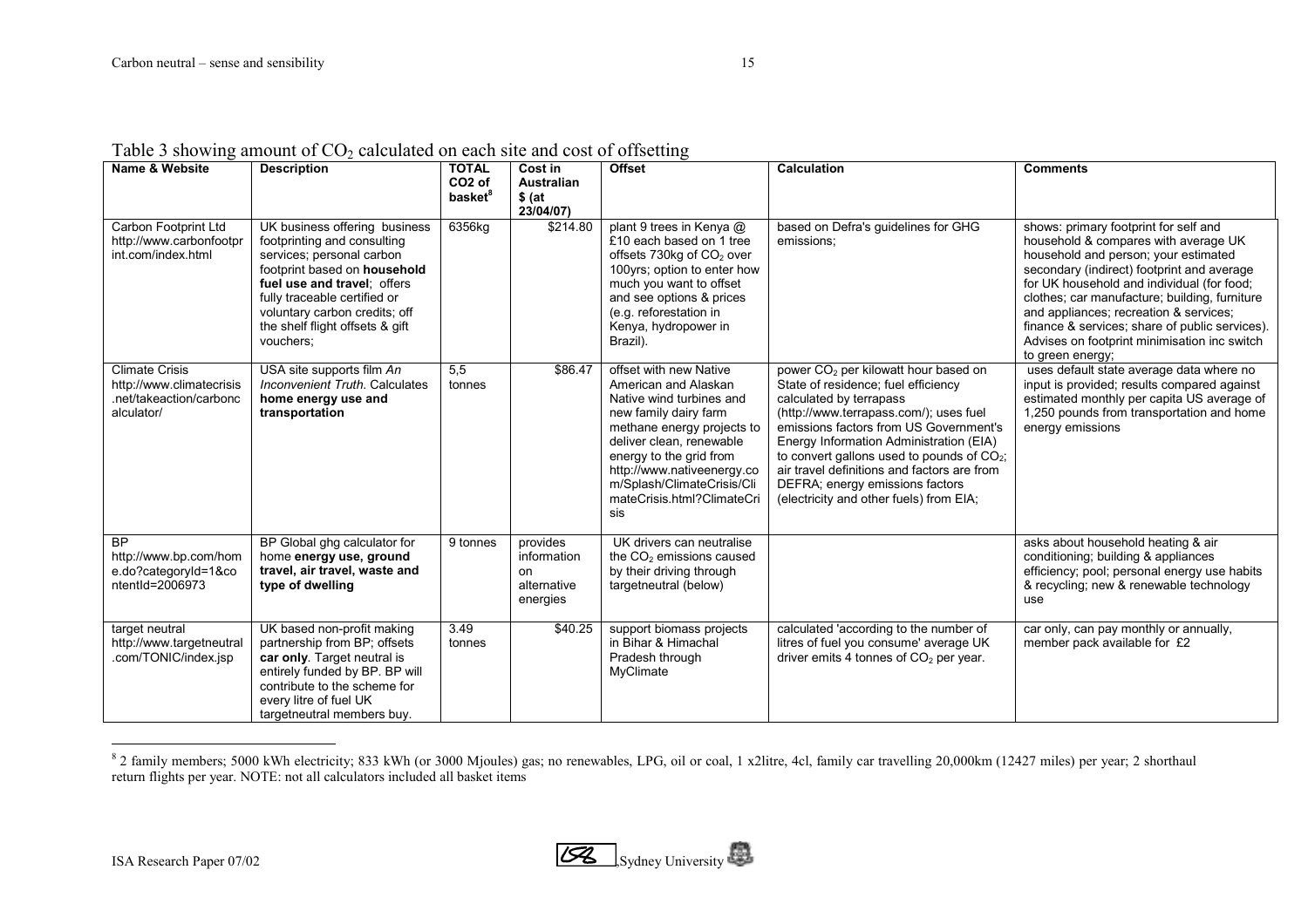| MvClimate<br>http://www.myclimate.o<br>rg/index.php?lang=en                                                             | Swiss based non-profit<br>foundation offering carbon<br>offsets to business and<br>individuals for carbon neutral<br>travel                                                                    | 7.063ton<br>ne  | \$284.51                | renewable energy projects<br>in Africa, Asia and South<br>America                                                                                                                                                                                      | No information apparent                                                                                                                                                                                                                                                                                                                                                       | offers emissions reduction certificates under<br>the Kyoto Protocol; consultancy services for<br>CDM project developers                                                                                                                       |
|-------------------------------------------------------------------------------------------------------------------------|------------------------------------------------------------------------------------------------------------------------------------------------------------------------------------------------|-----------------|-------------------------|--------------------------------------------------------------------------------------------------------------------------------------------------------------------------------------------------------------------------------------------------------|-------------------------------------------------------------------------------------------------------------------------------------------------------------------------------------------------------------------------------------------------------------------------------------------------------------------------------------------------------------------------------|-----------------------------------------------------------------------------------------------------------------------------------------------------------------------------------------------------------------------------------------------|
| Sustainable Travel<br>International (STI)<br>http://www.sustainablet<br>ravelinternational.org/of<br>fset/index.php?c=1 | USA branch of MyClimate-<br>calculators for flights, driving,<br>household, hotels                                                                                                             | 6 tonnes        | \$121.06                | renewable energy projects<br>in developing countries                                                                                                                                                                                                   | Downloadable 'Carbon Calculator<br>Architecture' document showing the<br>sources for emissions factors. A note<br>indicates that most of the assumptions<br>used in the calculator are aimed at<br>making it simple to use.                                                                                                                                                   | A minimum of 85% of your investment is<br>allocated to MyClimate™ projects, the<br>balance of which covers overheads.<br>Projects are developed according to the<br>standards of the Clean Development<br>Mechanism under the Kyoto Protocol. |
| Elementree<br>http://www.elementree.<br>com.au/calculator.asp                                                           | Autralian owned (WA) not for<br>profit. car, air travel &<br>electricity and gas                                                                                                               | 10.96<br>tonnes | \$110 tax<br>deductible | plant 44 trees. Members<br>are assigned a site number<br>that identifies the precise<br>geographic location of their<br>trees.                                                                                                                         | car fuel consumption AGO Factors and<br>Methods Workbook;<br>0.070litres/km/passenger @ 80%<br>occupancy for flights; power AGO<br>workbook                                                                                                                                                                                                                                   | Offset emissions by revegetating the<br>Australian bush with native trees                                                                                                                                                                     |
| Mycarbondebt<br>http://www.mycarbonde<br>bt.com/?gclid=CJqf7ru<br>EtYsCFSHBYAodJF4N<br>ZW                               | UK commercial business<br>offering quick offset (e.g.<br>hybrid car; small car etc) or<br>detailed offset (e.g. miles per<br>year, mpg, type of fuel. Offsets<br>for car, flight, house & baby | 7.435<br>tonnes | \$210.32                | Adds contributions to a<br>fund which is used to buy<br>regular batches of tonnes<br>of carbon offset from<br>ethically managed,<br>traceable reforestation and<br>energy projects worldwide.                                                          | officially published figures (e.g.<br>Department for Environment, Food and<br>Rural Affairs) to convert quantities of fuel<br>and energy to CO <sub>2</sub> emissions. Use<br>average emissions numbers for cars and<br>homes of various sizes provided by the<br>UK government. Flight calculations are<br>based on data and algorithms provided<br>by Carbon Clear Limited. | suggests first reduce and then offset what<br>can't be reduced                                                                                                                                                                                |
| Noco<br>http://www.noco2.com.<br>au/                                                                                    | Australian company: Offset car<br>and flights: Certification<br>program to identify carbon<br>neutral businesses and<br>products                                                               | 5.65tonn<br>es  | \$80.80                 | Purchases carbon credits<br>created through demand-<br>side energy efficiency<br>projects under the New<br>South Wales Greenhouse<br><b>Gas Abatement Scheme</b><br>(GGAS)                                                                             |                                                                                                                                                                                                                                                                                                                                                                               | recommend 3 step approach: energy<br>efficiency; reduce travel/transport<br>requirements through improved technology;<br>offset remaining emissions                                                                                           |
| <b>Climate Friendly</b><br>http://www.climatefrien<br>dly.com.au/calc.php                                               | Australian Retail carbon credit<br>service; supports new<br>renewable energy projects.<br>Offsets for car, air travel,<br>home or office                                                       | 10.5<br>tonnes  | \$318.20                | Australian and international<br>sustainable energy<br>projects including: wind,<br>solar electric (PV), solar<br>thermal, micro hydro (low-<br>impact), geothermal,<br>ecologically sound<br>biomass, biogas, biofuels,<br>and landfill gas to energy. | The emission factors are based on<br>accepted figures from the Greenhouse<br>Gas Protocol, the International Panel on<br>Climate Change, Defra, UK (Department<br>of Environment Food and Rural Affairs.<br>UK) and the Australian Greenhouse<br>Office.                                                                                                                      | Current Gold Standard international project<br>is Te Apiti wind farm in New Zealand                                                                                                                                                           |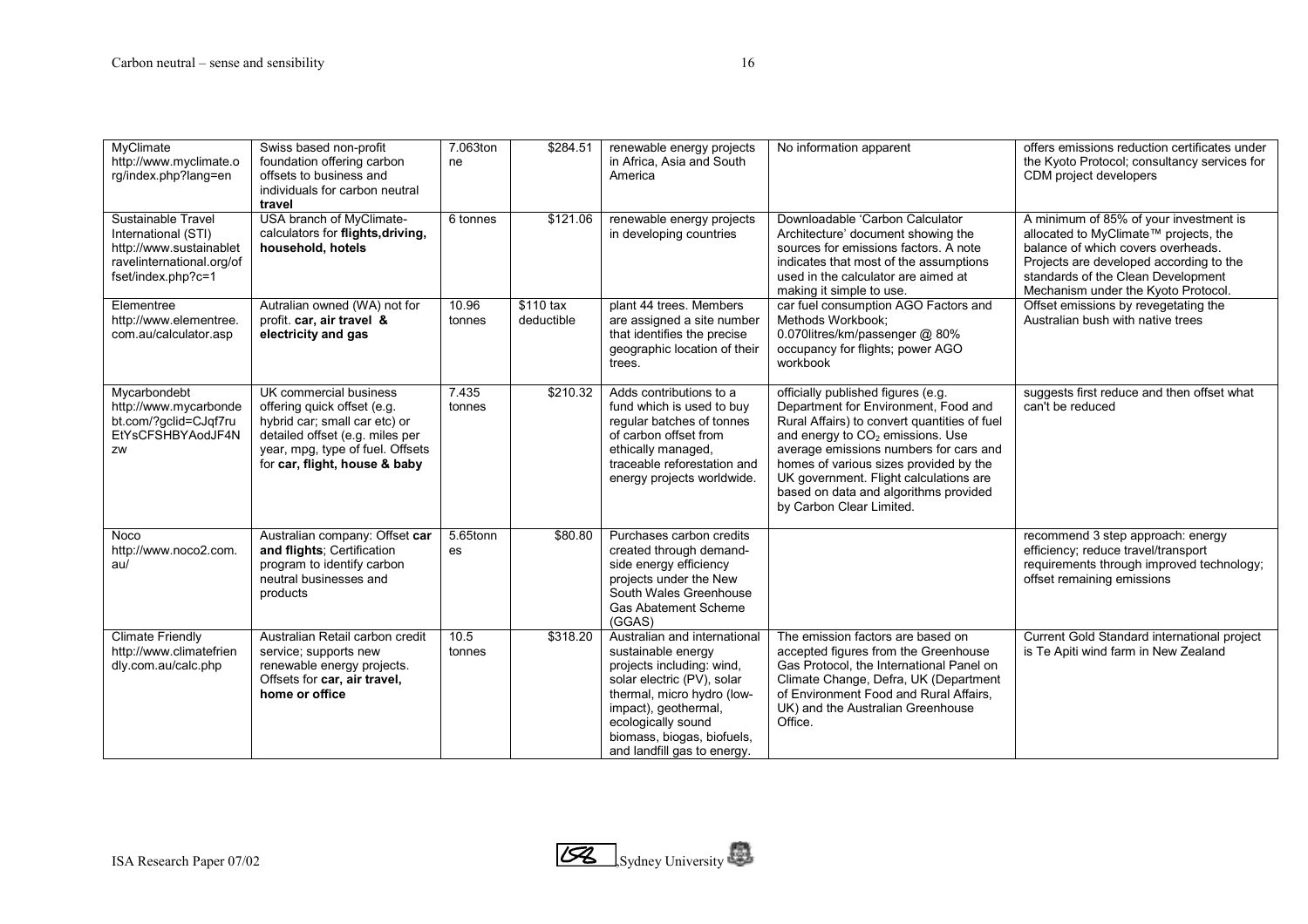Below are detailed descriptions of two carbon-offset websites (for summaries of a further 5 websites see Appendix 1). They mention the difficulties inherent in tracking down carbon accounting methodology and the calculation methodology for deciding on how much/many offsets are needed. They look in some detail at the nature and whereabouts of offset schemes; the organisations behind the offsetting businesses; and the organisations actually responsible for the offsetting projects on the ground. Where possible comment from other sources has been included in an effort to gain insight into some of the difficulties inherent in setting up and conducting offset projects.

#### Carbon Footprint Ltd<sup>9</sup>

Carbon Footprint Ltd in the UK is a commercial enterprise trading in offsets and offering consultancy services. It offers an on-line carbon footprint calculator based on household fuel and travel. The calculator's required inputs are: number of family members; direct electricity and gas use in kilowatt hours or cost, and whether or not renewables are purchased; use of LPG, oil and coal; the number and type of car used by the family and the mileage; and the number of short-, medium- or long-haul flights taken by family members.

The website's terms and conditions state that the calculator "has been produced on a best efforts basis". The metrics, they say, "are based on  $D{\rm EFRA}^{10}$ 's guidelines for Green house gas (GHG) emissions, 2005." Carbon Footprint Ltd offers tree offsets calculated using "the estimation that on average one tree will offset 730 kg of Carbon Dioxide during its full-lifetime of approximately 100 years". They will "ensure the correct number of trees is planted" and "use best endeavours to ensure the trees are planted in the chosen areas". They reserve the right to plant the trees in a nearby location.

From our input the site calculates total emissions of  $6,356kg$  CO<sub>2</sub>. This is termed the "primary footprint"; the website reminds us that our "secondary Carbon Footprint" from indirect emissions has not been calculated here". The site calculates that we need to plant nine trees at a cost of \$A214.80. The trees will be planted by the not-forprofit organisation TIST in Kenya.

We look up TIST on the internet<sup>11</sup> and find that it is The International Small Group and Tree Planting Program (TIST) which operates in India and Tanzania, and according to its website, began in 1999 in Mpwapwa, Tanzania with Anglican Church Small Groups. TIST was founded by Ben Henneke who is president of Clean Air Action Corporation (CAAC) in the US. CAAC is TIST's parent company, owning the local TIST companies. According to CAAC's website<sup>12</sup> CAAC specialises in 'low cost strategies to clean up the air' using control technology and carbon sequestration (through TIST). It says that TIST has been selected for the World Bank BioCarbon Fund.

 $\overline{a}$ 

<sup>&</sup>lt;sup>9</sup> http://www.carbonfootprint.com/calculator.html accessed 20 April 2007.

<sup>&</sup>lt;sup>10</sup> UK Department of Environment, Food and Rural Affairs

<sup>&</sup>lt;sup>11</sup> http://www.tist.org/ accessed 22/04/07

<sup>&</sup>lt;sup>12</sup> http://www.cleanairaction.com/results.htm accessed 20/04/07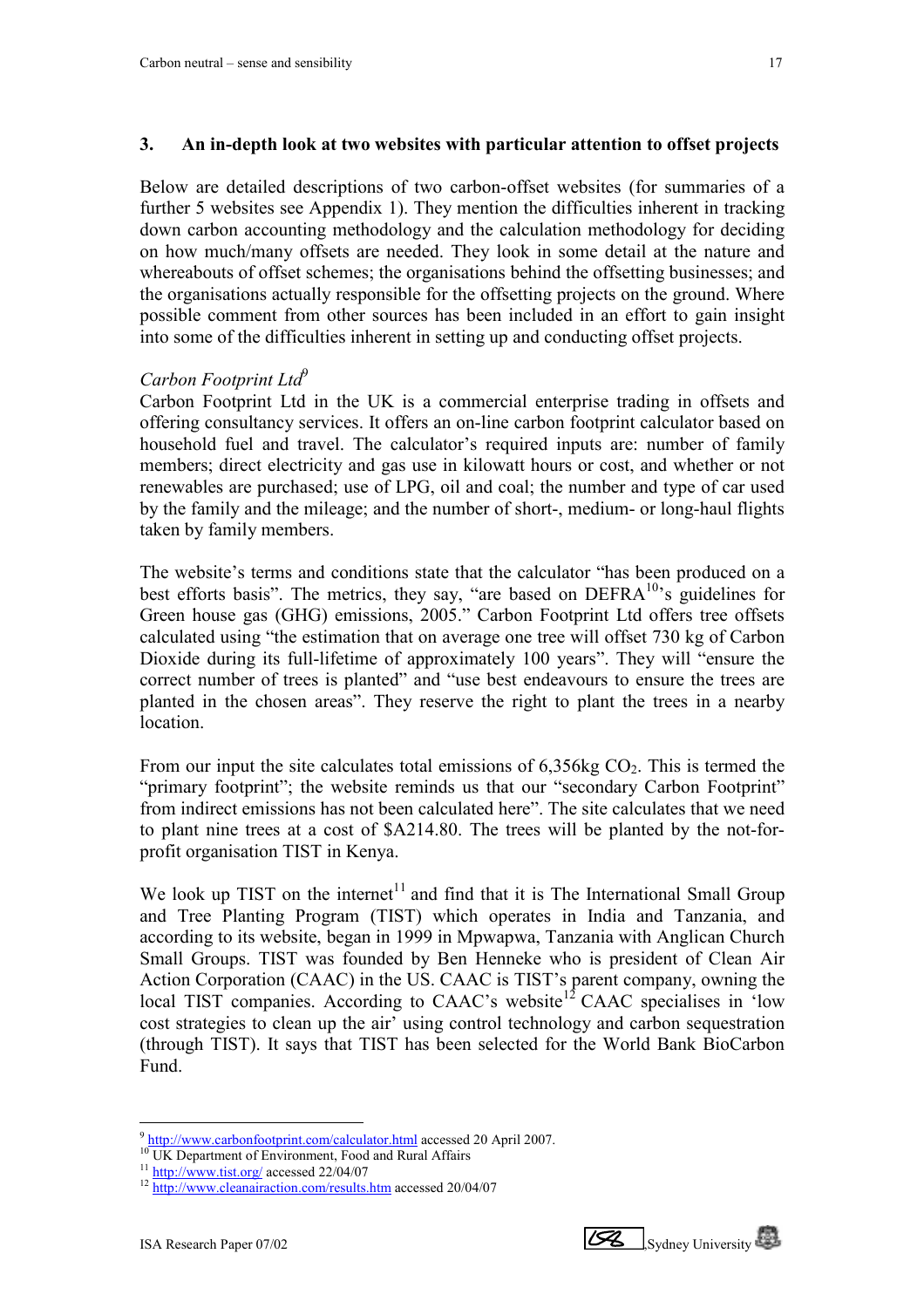Ben and Vanessa Henneke's paper Encouraging God Centred Small Groups, available on the TIST website, provides a good understanding of how these small groups are built and how they operate. The TIST website provides a wealth of detailed information about the activities of the over 7,000 small group members. In order to track the progress of your offsets you can begin with a country profile, say, Kenya, which will tell you that TIST in Kenya is funded in part by USAID and has a total of 1,415,715 trees which have been planted by 2650 small groups; click on one of the two project areas, say Meru, and you will find they have 1,115,985 trees planted by 2051 groups. Click on a group centre say, Chugu, and you will find that they have 358,632 trees planted by 627 groups. The whereabouts of the actual groves managed by these groups is shown by an overlay on a Google satellite map of the area. The 627 groups are listed by group name and TIST number, with their village name, the number of trees planted, the number of seedlings they have in stock and the date of the last monthly report. All groups are periodically audited and the last audit date is recorded. Clicking on the last audit date, say 04 March 2007 for the Muguna A group, reveals the names of the groves, longitude and latitude of each grove, a short description (for example by a house; on a farm) and how many kilometres to the nearest water. Clicking on the grove shows a scatter plot of GPS points around the perimeter of the grove, which can also be viewed superimposed on a Google satellite map. A camera icon indicates that there are photographs of the group members and the groves. Each picture is captioned with Grove Name; Date Picture Taken; and Picture Type (for example trees, nursery). The site says that greenhouse gas offsets created by TIST can be purchased on  $e^{i\theta}$  The TIST GHG [ebay] Boutique is maintained by Clean Air Action (CAAC).

According to Cosman et al (2006) TIST has greatly benefited the local participants, building the capacity of local farmers, for example, to use GPS and palm-pilot technologies to monitor the sequestration projects. However, they say, despite the local benefits TIST has proved to be a costly enterprise for CAAC. TIST in Uganda, for example, has yet to earn carbon credits that CAAC can trade on the carbon market. They see the main barrier to success of local small scale community based projects as high investment costs. TIST apparently makes a small amount of money from carbon credits traded on the voluntary market through organizations like Carbon Footprint Ltd above, however the "stringent certification process of the Clean Development Mechanism" (p.16) although progressing slowly, is currently beyond their reach. This delay in approval from the CDM is having adverse effects on project approval in the host country. In Tanzania, for example, the Designated National Authority (DNA) oversighting the CDM is losing confidence in the local project because of delays, even though the delays are thought to be a consequence of the CDM's approval process rather than quality of the project. The perceived DNAs' lack of confidence in local projects will only be exacerbated by the unreliability of some of the private companies authorized to validate and register projects with the CDM board (Davies, 2007).

 $\overline{a}$ <sup>13</sup> http://stores.ebay.com/TIST-GHG-Boutique accessed 22/04/07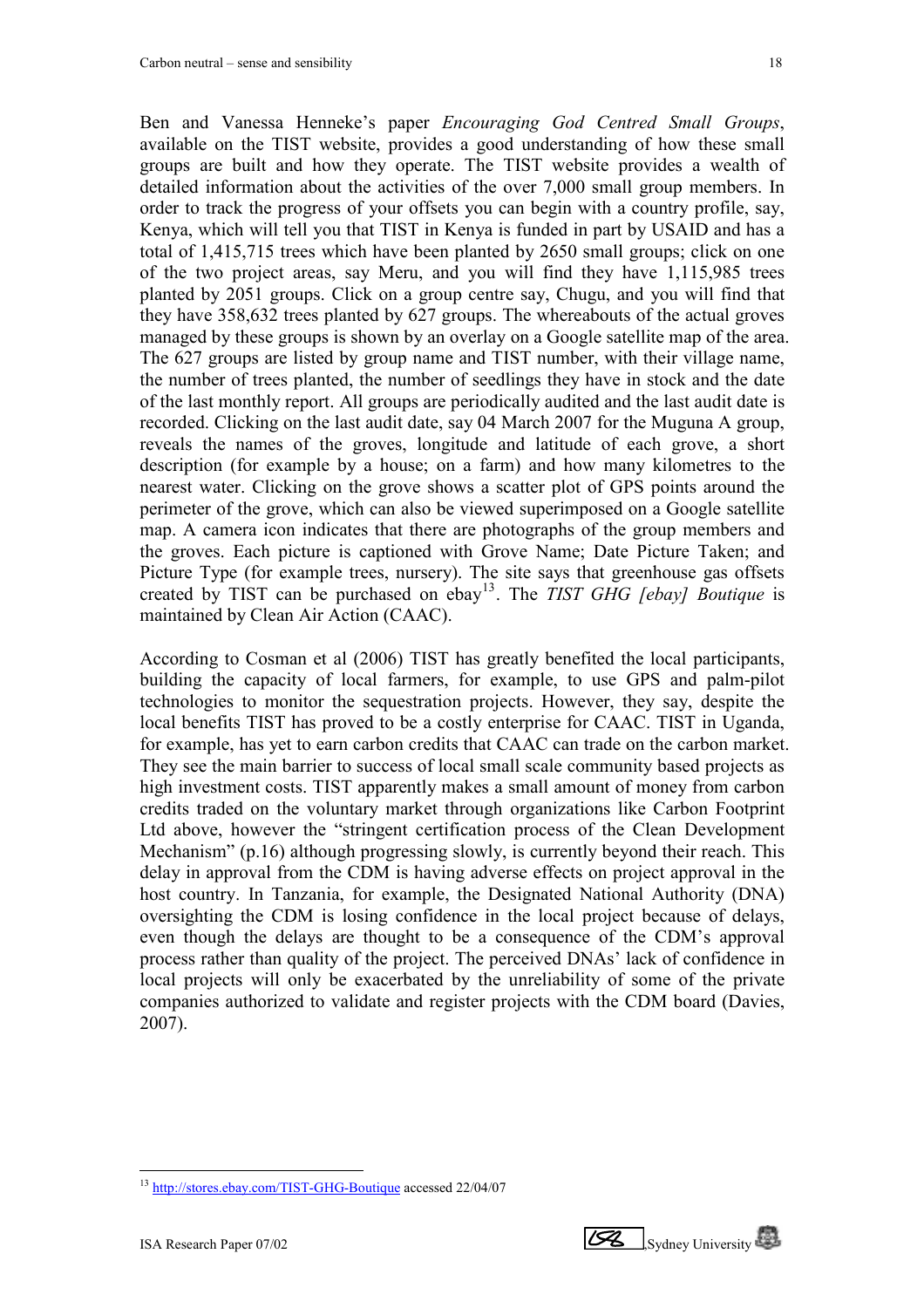#### BP Global

The BP Global carbon footprint calculator<sup>14</sup> asks for energy use, ground travel, air travel and waste as well as country of residence, number of people in the household and type of dwelling. Input data includes questions about draft proofing and double glazing; light and equipment switch-off habits; recycling practices; solar hot water and/or solar electricity and how much electricity comes from renewables. For transport the user can enter the type and mileage<sup>15</sup> for up to three vehicles and the number of short and long haul flights made by household members, as well as those made for business. It also requires data on how many miles travelled by train, bus, underground and taxi.

From our input basket the site calculates a total of 9 tonnes of  $CO<sub>2</sub>$  which it tells us is lower than the Australian average of 14.36. The site suggests that UK drivers can neutralise the  $CO<sub>2</sub>$  emissions caused by their driving at *targetneutral*, a non-profit making initiative funded entirely by BP that allows you to fund  $CO<sub>2</sub>$  reducing projects to 'neutralise' the  $CO<sub>2</sub>$  caused by your driving. BP will also contribute to the scheme for every litre of fuel targetneutral members buy.

Targetneutral<sup>16</sup> says that it allows UK drivers a way to make "their own, personal contribution to reducing, replacing and neutralising, the harmful  $CO<sub>2</sub>$  emissions their driving produces". The site's calculator asks for the number and type/s of car owned by the household, mileage, miles per gallon and fuel type. It calculates we emit 3.49  $t$ onnes<sup>17</sup>. The site accepts either monthly payments or an annual payment equivalent to \$A40 (not including tax) to offset the emissions and support biomass projects in Bihar & Himachal Pradesh. Targetneutral says that one tonne of  $CO<sub>2</sub>$  can be neutralised for €6 (\$A9.5). However, projects do vary in price depending on the type of project and running costs. As illustration of a biomass energy project in Himachal Pradesh in NW India on the border with Kashmir, they provide a photograph of a young woman and small boy holding open a bag or sack and catching something that is falling from a conveyor belt. In response to our email asking about their projects targetneutral says that a company called myclimate actually conducts  $BP/targetneutral's$  biomass projects on the ground<sup>18</sup>.

*Myclimate*<sup>19</sup> is a Swiss not-for-profit organisation offering "high-quality carbon offset certificates for climate neutral business travel, conferences, products or for compliance regimes". For private individuals it offers myclimate air tickets to "offset the environmental impact of emissions" from air travel. Myclimate's patronage committee includes the Chairman of the Board of the Swiss Stock Exchange and the co-ordinating main author of the third Assessment Report to the United Nations' Intergovernmental Panel on Climate Change. According to myclimate's website its carbon offset projects are developed "in accordance with procedures, criteria and methodologies from the Clean Development Mechanism (CDM)" controlled by the Kyoto protocol and registered with the United Nations. Once registered under the



 $\overline{a}$ <sup>14</sup> http://www.bp.com/extendedsectiongenericarticle.do?categoryId=9008204&contentId=7015209&BPLinkTrace= 1604280000 accessed 20/04/07

<sup>&</sup>lt;sup>15</sup> Although we entered *Australia* as the country the site asked for *miles* travelled.

<sup>&</sup>lt;sup>16</sup> http://www.targetneutral.com/TONIC/index.jsp.

<sup>&</sup>lt;sup>17</sup> The Legal Notice found in the small print at the bottom of the page warns that "Despite our efforts, it may not be accurate, up to date or applicable to the circumstances of any particular case".

<sup>&</sup>lt;sup>18</sup> Email from targetneutral team, received 10 April 2007.

<sup>&</sup>lt;sup>19</sup> http://www.myclimate.org/index.php?lang=en, accessed 22 April 2007.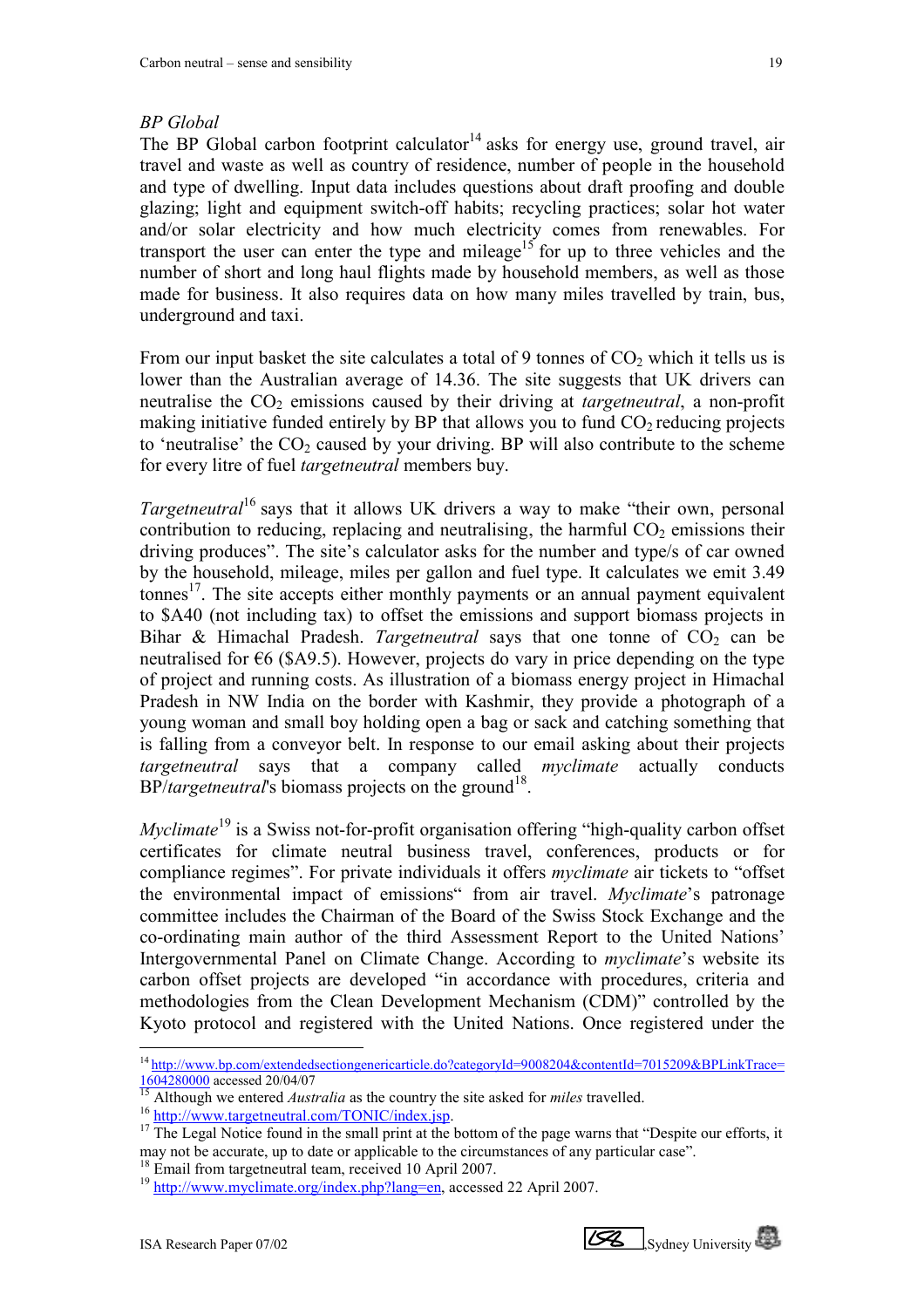CDM projects generate Certified Emissions Reductions (CERs) where one CER unit refers to one reduced tonne of  $CO<sub>2</sub>$ . These certificates can be traded under the European emissions trading scheme. Myclimate also deals in Verified Emissions Reductions (VER) projects. These are projects too small to be registered with the UN, and usually operating in rural and disadvantaged regions (a VER also represents one reduced tonne of  $CO<sub>2</sub>$ ). VERs can be used for voluntary GHG compensations. They are calculated in the same way as CERs.

Both CERs and VERs comply with the Gold Standard, which is, according to the Gold Standard website, "an independently audited, globally applicable best practice methodology for project development that delivers high quality carbon credits of premium value"<sup>20</sup>. The Gold Standard is supported by 29 NGOs among them Greenpeace International and WWF International.

One of myclimate's projects is the generating of electricity from biomass in India. The myclimate website, dated 2005, outlines the project and shows the same picture as that displayed on the *targetneutral* website, of a young woman and small boy holding open a canvas bag. The picture is to the right of a picture of factory equipment captioned "Energy from biomass…", under the picture of the woman and boy it says "... is securing the electricity supply"<sup>21</sup>. This, the website says, is part of the  $100$ village program to provide electricity to Indian villages in Bihar, which is in the North East of the country (i.e. some way from Himachal Pradesh where targetneutral had located the picture). Under the heading *Project type*, it says *CDM* (i.e. Clean Development Mechanism, operating as part of the UN's Kyoto strategy). The website says that the project is operated in collaboration with "an experienced Indian company". The myclimate website says that, "Simultaneously to the construction of the power plants, local micro-enterprises, such as a rice mill, a cold storage for agroproducts or other agro-processing enterprises, will be formed… An established Indian company takes care of the construction and operation of the power plant… A local NGO is responsible for the implementation and administration of the project."<sup>22</sup> Notice that the future tense (will be formed) is used indicating that perhaps this is a work in progress.

A search of CDM projects on the UN Framework Convention on Climate Change (UNFCCC) website  $2^3$  resulted in one *myclimate* project  $2^4$  co-sponsored with Switzerland (which is an Annex 1 country<sup>25</sup> under the Kyoto Agreement). This, however was not the Bihar project. It was a biomass project in the South Western state of Karnataka. In response to our email requesting the title of the Bihar project so that we could search the UNFCCC website more effectively myclimate said that, the "project has just been validated and [*myclimate*] will be requesting registration soon"<sup>26</sup>. Myclimate included a copy of the project design document (PDD) listing all 100 villages in the Araria District, Bihar. The document indicates that the project was



 $\overline{a}$ <sup>20</sup> http://www.cdmgoldstandard.org/ accessed 22/04/07

<sup>&</sup>lt;sup>21</sup> this same picture pops up on the BP/Targetneutral site as a chemical manufacturing plant in Himachal Pradesh http://www.targetneutral.com/TONIC/projects\_2.jsp accessed 23/04/07

<sup>&</sup>lt;sup>22</sup> http://www.myclimate.org/index.php?lang=en&m=projects&um=overview&uum=india accessed 22/04/07

 $\frac{23 \text{ http://cdm.unfecc.int/Projects/projects/projects/Int033007/07}}{24 \text{ http://cdm.unfecc.int/Projects/projects/Int033007/07}}$ 

project description downloaded 03/07/07: WQ2QRYRFUQPQOWPTH9VZKFARG9W86S.pdf

<sup>&</sup>lt;sup>25</sup> industrialised countries and countries with economies in transition (i.e. Eastern European)

<sup>&</sup>lt;sup>26</sup> email from Martin Stadelmann, MyClimate 06/07/07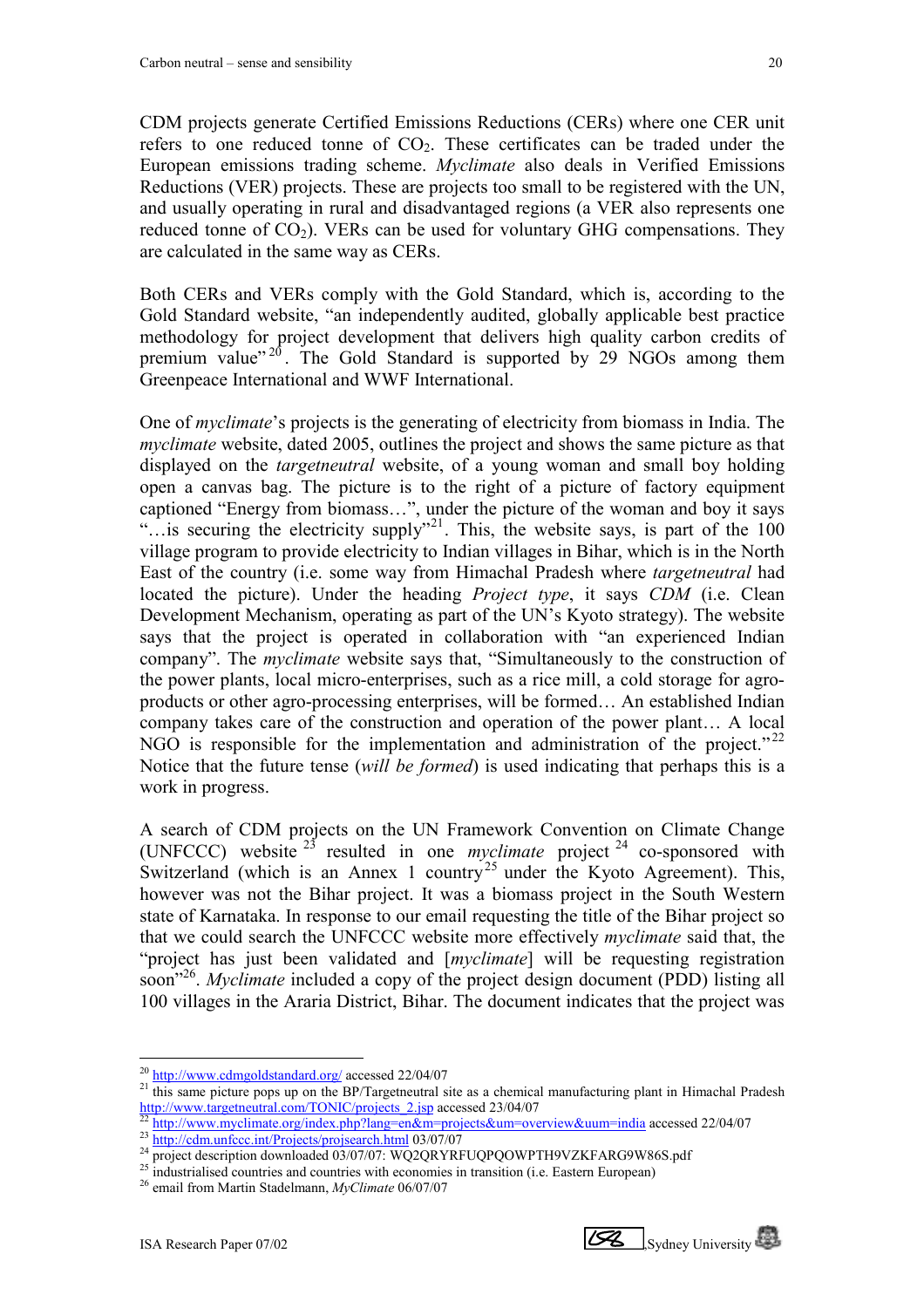first submitted in January 2003 which provides some indication of the time involved in establishing and negotiating projects and then gaining validation.

To find out more about the 'experienced Indian company' and the 'local NGO' we visited myclimate's US representative, Sustainable Travel International (STI). STI says that it costs approximately \$US9 per 500 miles traveled to offset your journey and at least 80% of the consumer's investment in offsets "flows into the climatic protection projects"<sup>27</sup>. STI say that they provide the opportunity for travelers to "compensate for 100% of the impact" of their travel. One of the offset projects offered is in Bihar, India. To illustrate the project the same photograph of the young girl and boy is used and although it is captioned Bihar, the accompanying text, headed Biomass Energy in India, Bihar, talks about the "100 village programme to provide electricity to Indian villages in Tamil Nadu" which is India's Southern-most state, a long way from Bihar in the North. Again the project type is recorded as CDM however having learned from *myclimate* that the project is yet to be registered it is unclear whether this has been labeled CDM by mistake or if it means that the project is a CDM type of project, or simply that the project provides a mechanism for clean development. STI's website claims that "All MyClimate™ projects: are in operation; are realized by competent partners; are inspected, verified, and certified by independent third parties; are regularly monitored for efficiency; and are developed according to the standards of the Clean Development Mechanism under the Kyoto Protocol."<sup>28</sup> It is unclear how far this statement applies to the Bihar project.

Sustainable Travel International's partners on the ground in India, in a public/private partnership, are The George Foundation<sup>29</sup> and Decentralized Energy Systems India (DESI) Power<sup>30</sup>. DESI Power's role is to look after the construction and operation of the power plant. DESI Power's EmPower Partnership Program (EmPP) "involves building small scale (50KW to 500 KW) biomass gasification based power plants in remote villages with direct association with local partners  $(NGO/Panchavat<sup>31</sup>/co$ operative) who own and operate the plant while technical help is provided by DESI Power which also takes up small equity in the project" (Reserve Bank of India,  $2005:43$ <sup>32</sup>. Critical success factors are seen as: abundant availability of biomass; involvement of professionals (i.e. in this case DESI Power); collaboration from locals; promotion of micro-enterprises leading to local employment; and price incentive to shift to alternative power.

In response to earlier difficulties in building sufficient capacity in local groups to take on management and operational roles DESI Power now runs a management training centre for women, DESI\_MANTRA. DESI\_MANTRA trains women to work in DESI Power in the EmPP power plants. According to the DESI website<sup>33</sup> all of the original trainees have now become employees of DESI power and a second intake will commence training in August, 2007. The website observes that new grants are needed to assist in the training.

 $\overline{a}$ <sup>27</sup> http://www.sustainabletravelinternational.org/offset/index.php?c=1 accessed 20/04/07

<sup>&</sup>lt;sup>28</sup> http://www.sustainabletravelinternational.org/documents/carboncalculator\_about.html accessed 12/07/07

 $^{29}$  http://www.tgfworld.org/home.html accessed 20/04/07

<sup>30</sup> http://www.tgiworid.org/nonic.num accessed 25/0 to /

<sup>&</sup>lt;sup>31</sup> A Panchayat is a local government assembly of five villages (four villages around a central, larger village)

<sup>32</sup> http://www.iimahd.ernet.in/~mssriram/expert-group.pdf accessed 20/04/07

<sup>&</sup>lt;sup>33</sup> http://www.desipower.com/100VillageStatus/main.htm accessed 12/07/07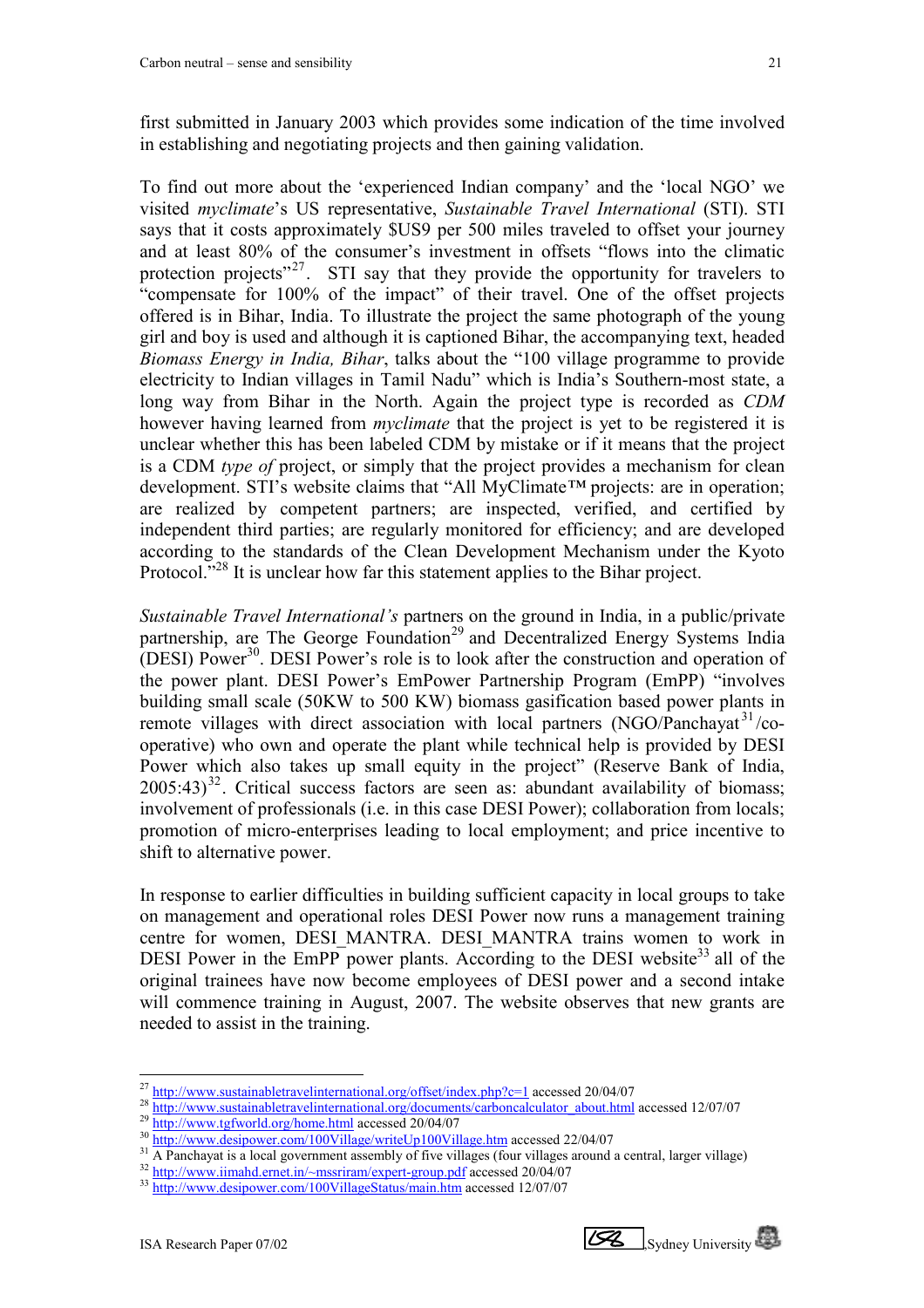In 2005 DESI Power announced its success in being selected by *myclimate* as the provider of CERs generated by "the first of three power plants being built under the 100 Village Program" with "a large upfront payment" (DESI Power, 2005). At the same time it announced its intention of seeking "validation and registration of all the 100 village projects under CDM" (p.1). It expected the process to be completed within a few months and the project to be delivering CERs by the end of 2006. In 2006 the United Nations Development Program (UNDP, 2006) Global Environment Facility initiated a project to remove barriers to the increased use of biomass energy sources for generating electricity in India. Phase 1 of the project was to provide technical assistance and investment support in a limited number of states including Haryanan, Maharashtra, Punjab and Rajasthan (in this particular case there was no mention of Bihar and Himachal Pradesh). The report observed that "the commercial viability of the biomass power projects is yet to be demonstrated in India on a visible scale. Viable business models need to be established to improve the confidence levels of investors and regulators. Given the nature of the investors in the cooperative and small entrepreneur sectors, this limited confidence poses high-perceived risk, which leads to larger up-front capital requirements" (p.15). Clearly there were major difficulties to be overcome in development of the 100 village project, not least the issue of investment funding. It says something of the determination of DESI Power that, having first submitted the project to the UN in 2003, they secured funding from myclimate in 2005 and in May 2006 the 100 Village project was selected as a winner in the global competition, Development Marketplace, held at the World Bank and cosponsored by the  $GEF<sup>34</sup>$ . A June 2007 article on the DESI power website states that representatives of the World Bank and the State Bank of India have recently visited the project, indicating ongoing interest.

#### 3.1 Discussion

The above attempt to locate offset projects illustrates the potential for forming quite different perceptions of the project on offer when first reading descriptions on a carbon neutral/carbon offset retail website (in this case targetneutral, myclimate and Sustainable Travel International) and then learning of what is actually happening with the project on the ground. For example having entered your data and been told that *targetneutral* accepts either monthly payments or an annual payment equivalent to \$A40 to offset your emissions and support biomass projects in Bihar & Himachal Pradesh, you might expect that you are paying towards a project that is already in operation and is reducing local carbon emissions. However this may not match up with the on-the-ground story. It is possible that your payment is going towards the process of engaging local support and setting up the project rather than running it, and that savings in carbon emissions will occur some time later once local energy generation is transferred from the current method to biomass. While the development of such a project is something that many offset buyers would consider to be a good thing to support, the problem lies in the misconceptions that are possible where information provided by offset retailers is scant. It is unhelpful for example, that three related sites provide different geographic locations, for the same project and use the same photograph, in two cases with different captions. It is potentially confusing to refer to the 100 Village project type as CDM, which would appear to indicate an established venture available as an approved and validated offset provider.



 $\overline{a}$ <sup>34</sup> Global Environment Facility, an independent financial organisation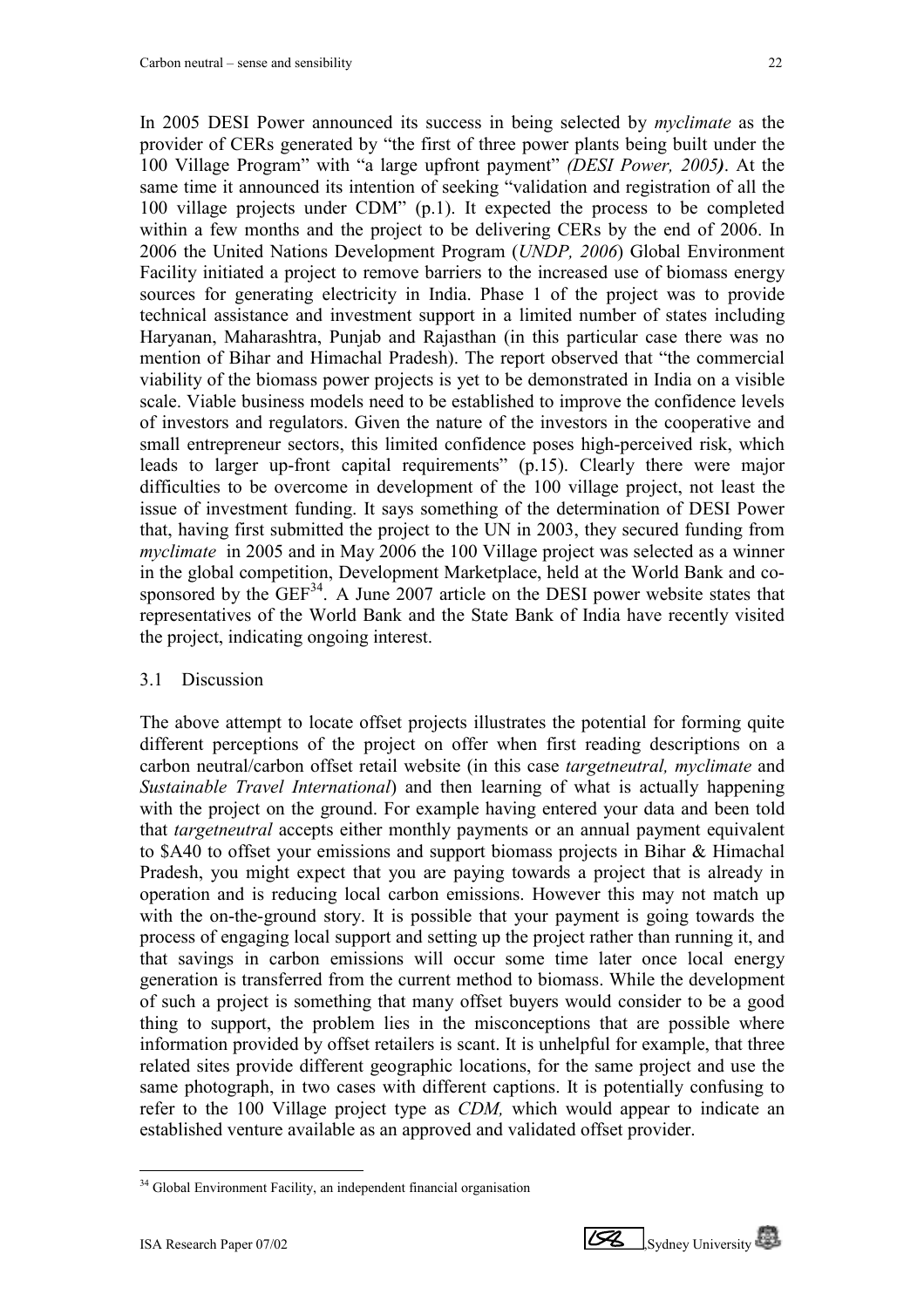A search of websites associated with the actual project on the ground tells a complex story of the time and resources needed to secure funding and investment partners; to consult with communities; and provide community training to support local implementation of projects. In this particular case it reveals a four-year journey from original request for recognition under the CDM in 2003, to financial support from myclimate in 2005 and the GEF in 2006, and eventual validation through the CDM process and subsequent request for registration as a CDM project able to generate offset certificates in 2007.

In our quest for information about the project on the ground beginning with the BP Global carbon neutral website, we were first sent to *targetneutral* and then on to myclimate. From there we went to Sustainable Travel International who identified their partners on the ground in India. A search for DESI Power revealed a small part of the project side of the story, and a glimpse into the local and global negotiations that must take place to support the development of such a project. A search for the UNDP Global Environment Facility revealed some of the on-the-ground difficulties involved in initiating and supporting local projects such as that proposed by DESI Power. It also referred to the difficulty of finding organisations willing to invest in such projects.

The above investigation, following links when they were provided, searching for and scouring websites when they were not, and email exchanges to fill in some of the gaps, took about fourteen hours over a number of days. It revealed some of the realities of initiating projects in small and sometimes, isolated communities. Few people seeking carbon offsets would commit the time to do this, or even see the need to track down the whereabouts and status of the projects for which their payments were being collected. It is likely that those of us seeking to voluntarily offset some part of our lifestyle may willingly pay our money on the strength of the good name and/or notfor-profit status of the offset provider. However carbon offset retailers could perhaps play a greater part in ensuring that we get accurate and accessible information so that we can have confidence in the projects described. Confidence needs to be restored following such incidents as the high profile UK case of the rock band offsetting its tour by planting mango trees in Africa – trees that actually damaged the local ecology, were not wanted by the community and subsequently died ((Smith 2007)). Ready access to information about DESI Power's training program for women, for example, could illustrate the spin-off benefits of CDM type projects and help engender confidence in such projects. TIST, with its detailed audit trail, including photographs bearing the names of locations and team members, can provide a model for offset accountability.

For organisations needing to purchase offsets for compliance purposes the status and reliability of CDM projects is probably much more important than it is for voluntary purchasers. Yet information is difficult to track down and the status of projects is hard to uncover. And even when a project can be traced and its verified status confirmed on the UNFCCC website this does not always mean that the project is in fact contributing to emissions offsetting or reduction. The UN's Methodology Panel<sup>35</sup> convened to recommend new baseline and monitoring methodologies for CDM



 $\overline{a}$ <sup>35</sup> http://cdm.unfccc.int/Panels/meth/members/index.html 09/07/07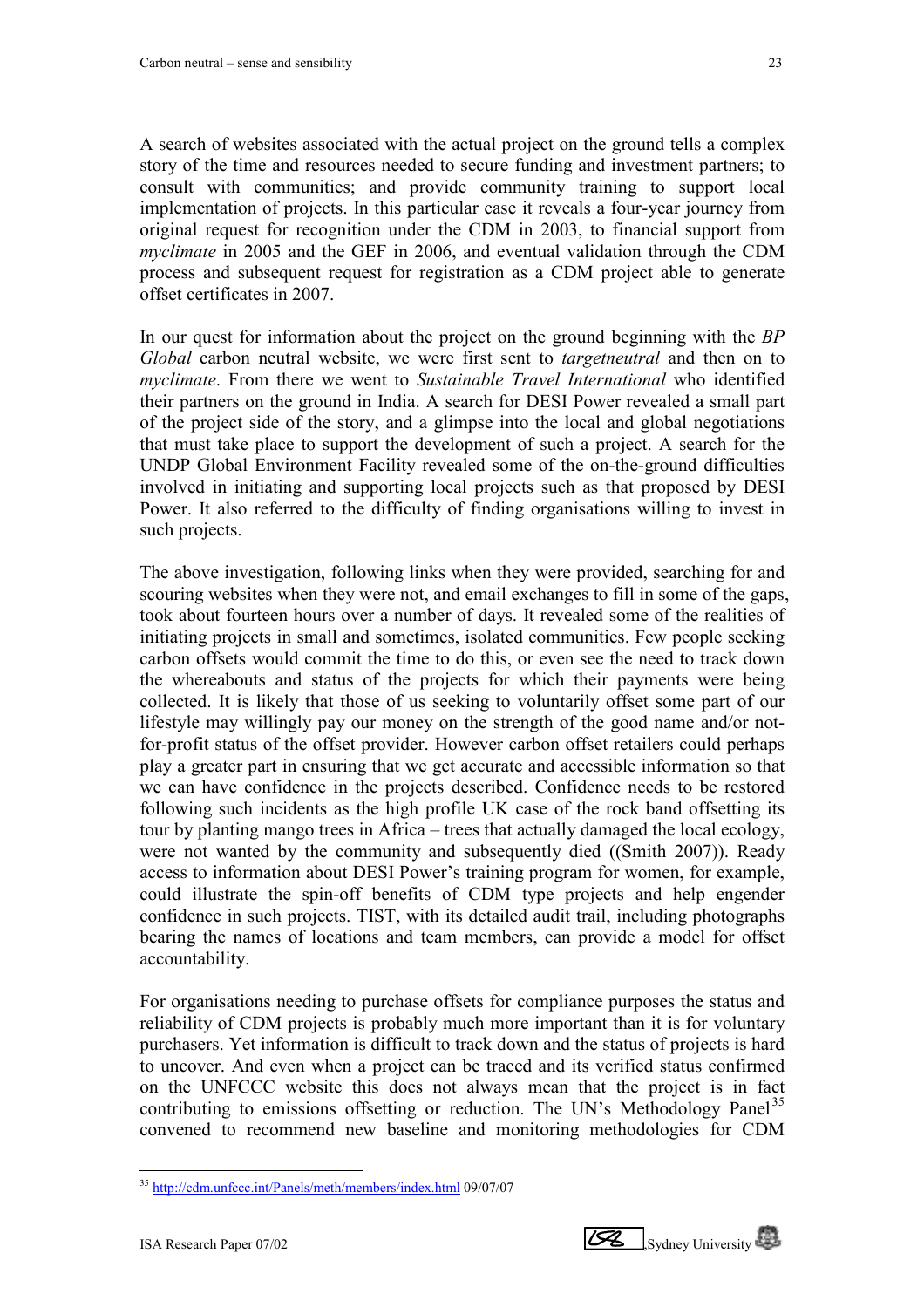projects, recently prepared a report on Designated Operational Entities (DOEs). DOEs are private companies authorised to validate and register projects with the CDM board. In its unpublished report<sup>36</sup> the panel found that close to  $50\%$  of the projects checked could not be said to be additional to the baseline, that is, they would have happened anyway, and thus should not have qualified as CDM projects and were not entitled to sell CERs. According to a report in the Guardian Weekly "one of the CDM's experts calculates that as many as one third of the projects registered in India are commercial ventures which do not produce any additional cut in greenhouse gases and were wrongly approved" (Davies, 2007). The Methodology Panel concluded that it must in future make spot checks on the performance of DOEs and if necessary disqualify them.

Thus not only is it sometimes hard to tell from carbon offset business websites just which projects are actually officially recognised CDM projects, once found it is still hard to know the real value of the project in reducing emissions. Information gathering is also hampered by the difficulty in searching the UNFCCC website, the search engine of which, rather than keywords, requires the project title or reference number, things that few people would be privy to.

 $\overline{a}$ 



<sup>&</sup>lt;sup>36</sup>Personal correspondence from Schaeffer, R. member of the Meth Panel, 12/06/07 following a story in The Guardian Weekly (http://business.guardian.co.uk/story/0,,2093836,00.html) which outlined the report's findings.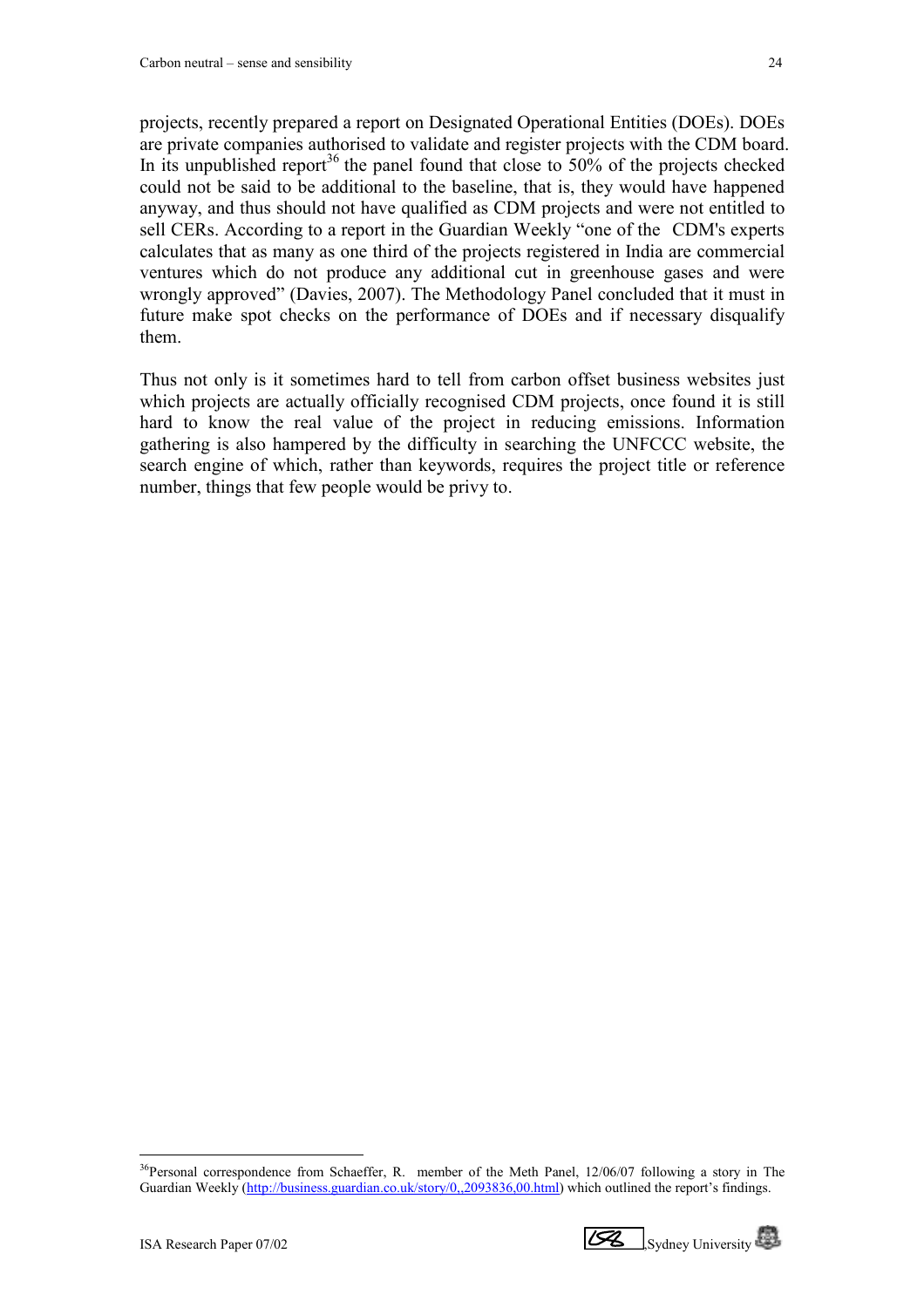#### 4. Conclusions

On-line calculators cannot be divorced from the purpose for which emissions are being calculated. The purpose of the website, its emissions accounting status, or nonprofit project based status, has implications for how we view the methodology used to calculate how much carbon the individual or organisation should account for. One might expect for example that a site involved in emissions trading schemes would have access to a standard calculator that would apportion the user responsibility for the appropriate amount of carbon. This is particularly important in light of the current doubts about emissions trading schemes such as the European Union Emissions Trading Scheme where carbon reached \$47.6 per tonne in 2006 only to crash to \$0.21 by June 2007.

There is probably not the same urgency for standardisation of carbon calculators used on non-profit websites offering voluntary, project based offsets. Voluntary offset payments made to non-profit organisations are usually tax deductible and therefore are seen as a donation<sup>37</sup>. However since most on-line calculators (that is, in this instant those detected by Google searches on 26 April and 1 May 2007) provide results for the purpose of some kind of payment, rather than donation, to be made, the individual or organisation needs to be confident that what they are paying for is, within reasonable bounds, a reflection of the carbon emissions for which they are responsible, and that their money is well spent.

The carbon-offset industry has grown dramatically over the last few years, as businesses, households and individuals seek to understand what it means to become carbon neutral. And while the UN is still struggling with protocols and strategies the carbon entrepreneur has set up shop. While the UN looks at issues of standardising, measuring and reporting, the carbon neutral online business provides a home-grown calculator for reporting to family and clients or customers. While global reporting regimes talk about benchmarks and targets the small-scale online carbon business helps its customers move from their current position, identified by its online calculator, to what it calls a carbon neutral position. As a business, the online offsetter's strategies to reduce and prevent carbon emissions are simple, they: measure; advise; provide and distribute energy efficient products; and provide offsets certificates to fill the gap of whatever outstanding carbon remains, according to their measurements. Meanwhile the tools and infrastructure to measure, verify, audit and trade are slowly developing.

It is inevitable that gaps will appear in the global mechanisms being formed to regulate and account for the carbon economy, and that it will take time to fix them. It is also inevitable that projects on the ground will be messy and that, for example, gaps in local expertise will be found and will have to be dealt with before projects can go ahead, meaning that things will always take longer than expected. Meanwhile around the globe individuals and organisations are supporting offset projects by buying carbon credits in an effort to become carbon neutral. In these early days of what sometimes seems like a carbon neutral free-for-all it is doubtful if our purchase of offset certificates for a particular amount of carbon to be neutralised by reduction or

 $\overline{a}$  $37$  Tax deductibility for a donation is contingent on the donor receiving no benefit or profit from the donation. It is therefore unclear if a company could donate and then claim to be Carbon Neutral – a claim that may have significant business benefit for a company..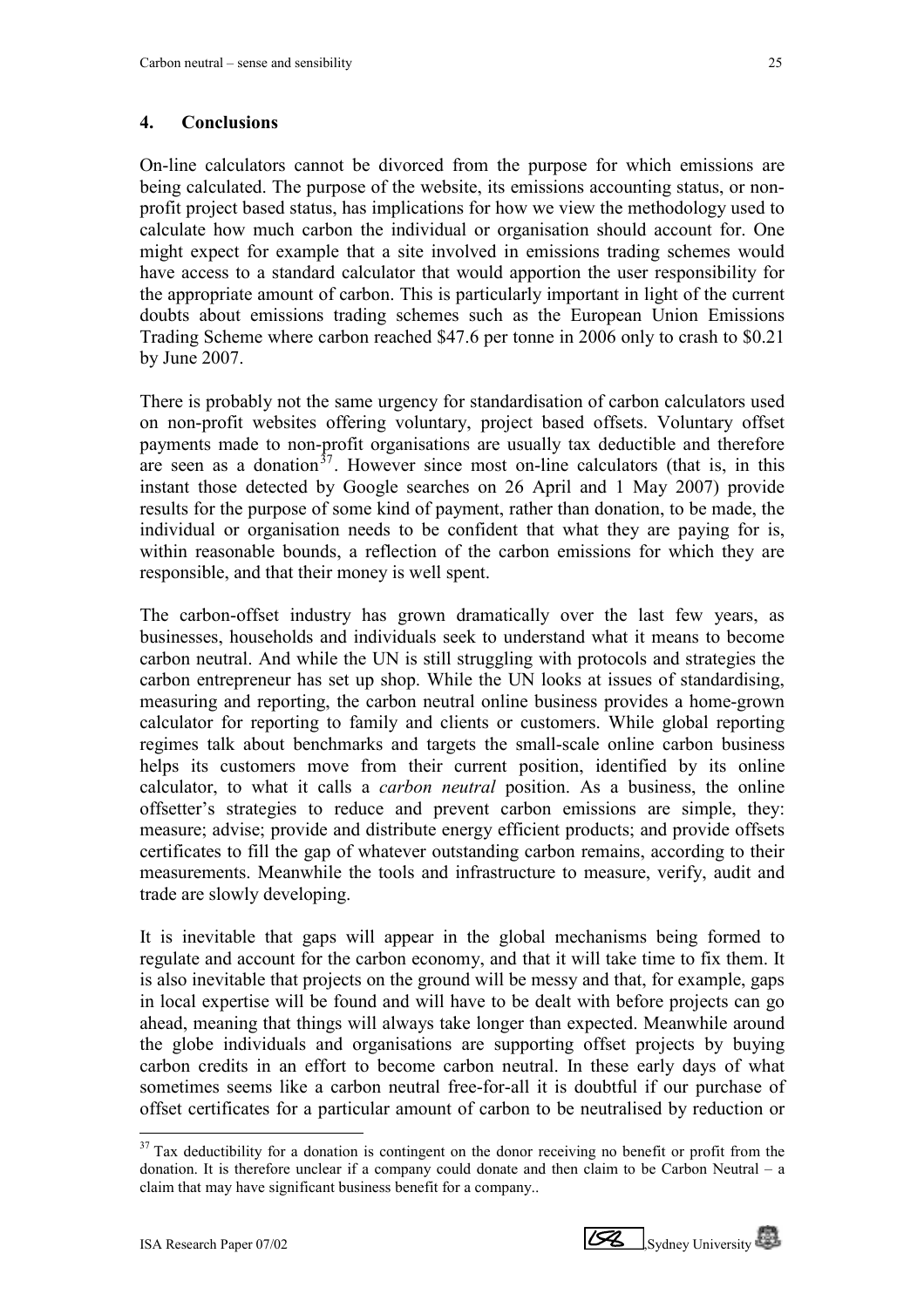prevention elsewhere is any guarantee that his has been achieved. It is as well to ask yourself if the project in which you are investing is, in and of itself, a good thing and if, as seems to be the case with TIST and with DESI Power, local expertise is being developed to manage it. If so it's probably worth supporting for its own sake. Any contribution to the reduction of carbon in the atmosphere is a welcome bonus.

If on the other hand you are buying carbon credits in order to claim carbon neutrality for a business, you need to ask questions about just what carbon you are responsible for, how it is being measured and then exactly where the carbon credits have come from, how reductions have been verified and how you will know that once you have paid for those reductions they are retired so that nobody else can buy them.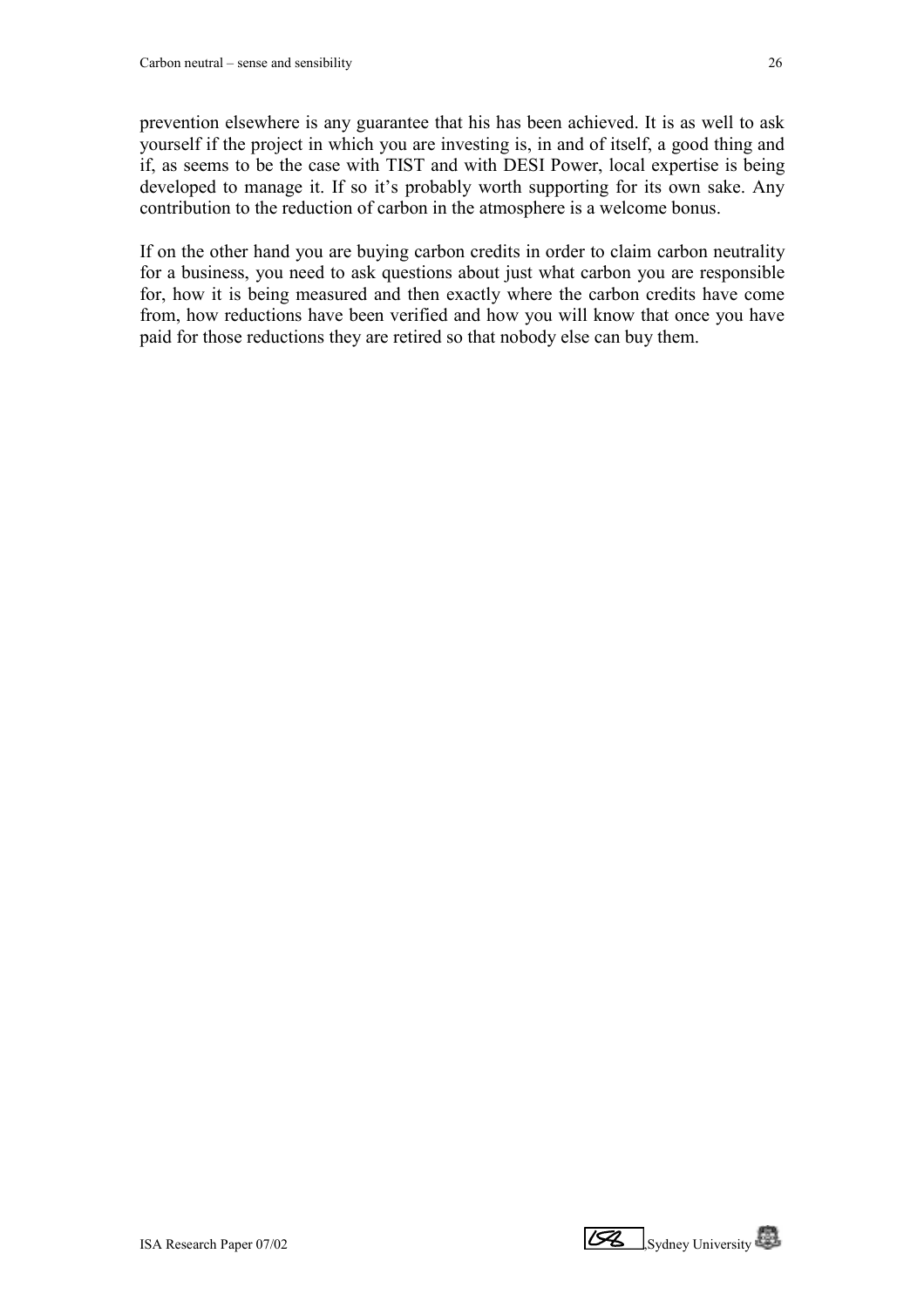#### **References**

- Cosman, N., Faulhaber, K., Leous, J.P., Lopez-Alcala, M., Parry, N., Rodriguez, A. & Valicenti, L. (2006). "Driving Sustainable Development: Carbon Sequestration as a Vehicle for Multi-Stakeholder Participation in Realizing the Millennium Development Goals". Columbia University, School of international and Public Affairs In conjunction with the World Bank Institute's Global Classroom.
- Davies, N. (2007). "Abuse and incompetence in fight against global warming". The Guardian Weekly, Saturday June 2, 2007 http://business.guardian.co.uk/story/0,,2093836,00.html
- DESI Power (2005). "Status of the 100 Village EmPP Program: Financing the power plants of the first three village projects" http://www.davosclimatealliance.org/downloads/100V\_EmPP\_StatusNote\_31 1005.pdf. Accessed 20/04/07
- Gallego, B. and M. Lenzen (2005). "A consistent input-output formulation of shared consumer and producer responsibility." Economic Systems Research 17(4): 365-391.
- Hammerschlag, R. & Barbour, W. (2003). Life-Cycle Assessment and Indirect Emissions Reductions: Issues Associated with Ownership and Trading. Institute for Lifecycle Energy Analysis
- Lenzen, M., J. Murray, et al. (2007). "Shared producer and consumer responsibility theory and practice." Ecological Economics 61(1): 27-42.
- Shri Y S P Thorat (Chair) (2005). "Report of the Expert Group on Investment Credit", Reserve Bank of India: Mumbai, June
- Smith, K. (2007). "The Carbon Neutral Myth Offset indulgencies for your Climate Sins". Amsterdam, Netherlands, Carbon Watch.
- United Nations Development Program (2006). "Removal of Barriers to Biomass Power Generation in India, Phase 1", http://data.undp.org.in/seed/Biomass\_PD.doc accessed 20/04/07

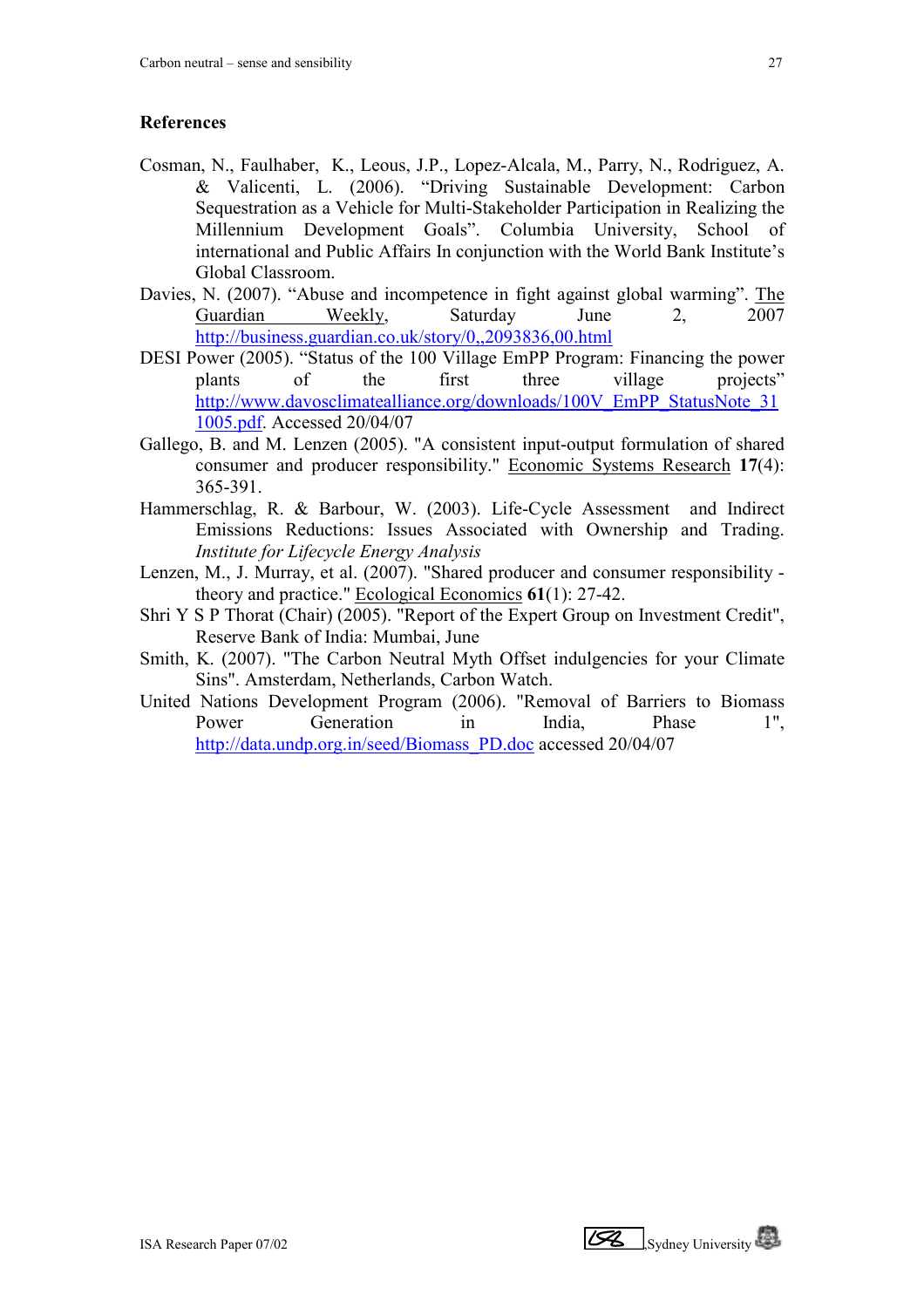#### Appendix 1 – Summary description of five carbon neutral/carbon offset websites

#### Elementree

Elementree<sup>38</sup> is an Australian owned (WA) not for profit organisation. It offsets emissions by revegetating the Australian bush with native trees. Its website says that "Elementree is a family of diverse and unique individuals with a wide spectrum of values, opinions and lifestyles".

The Elementree online calculator requests: State of residence; Electricity units or kWh; Gas units or kWh; and asks if I want to "include emissions from the manufacture of generation fuels and delivery of electricity (True Cost)" and the "emissions from production, processing, transmission and distribution of gas (True Cost)". I am invited to enter the annual amount of my fuel bills or else I can use the Australian average of 2500kWh of electricity and 2000 units of gas per year. Living in NSW my energy footprint, including 'upstream' effects is calculated at 5.48 tonnes of CO2 to the atmosphere, had I lived in Tasmania, and used power from hydroelectricity generation this would have been 0.03 tonnes. Without upstream effects my footprint is 4.62 tonnes, a difference probably too low to account for the full upstream effects.

For my car I can enter the type of fuel, weekly litres, kilometres or cost, or else annual kilometres. If I choose annual kilometres I am asked for the engine size. The page tells me that the average car in Australia produces around 4.0 tonnes of CO2 per year. For air travel I am asked to enter kilometres flown, To help calculate this I am directed to a website<sup>39</sup> called *Web Flyer* which calculates miles between requested destinations.

I enter my data, do not request upstream additions for energy and find that I emit 10.1 tonnes of CO2 to the atmosphere. This can be neutralised by planting 40 trees at a cost of \$A100 which is tax deductible. If I include upstream energy use I emit 10.96 tonnes at an offsetting cost of \$110. Again this represents a very small difference between onsite and upstream calculations.

A downloadable file tells me that litres of fuel are converted to CO2 using the 'pointsource emissions factor' figures from the Australian Greenhouse Office's 2004 Factors and Methods Workbook. The emissions calculator does not include non-direct emissions because Elementree does not consider them "to be the responsibility of the vehicle owner". However, they say that they recognise the importance of such emissions and will pursue "accountability for them with the source providers and distributors".

Flights are calculated on 0.070litres/km/passenger at 80% occupancy for flights. This figure was reached through a study of the rate of fuel consumption to seating capacity for Qantas, British Airways and Virgin Blue. Power is calculated using the AGO Factors and Methods Workbook. Again Elementree does not consider emissions produced in the production of energy "to be the responsibility of the home owner", however in recognition of their importance Elementree provides the option of offsetting them while pursuing accountability with the providers. The site suggests

 $\overline{a}$ <sup>38</sup> http://www.elementree.com.au/calculator.asp accessed 20/04/07

<sup>&</sup>lt;sup>39</sup> http://www.elementree.com.au/help\_flightkms.asp accessed 23/04/07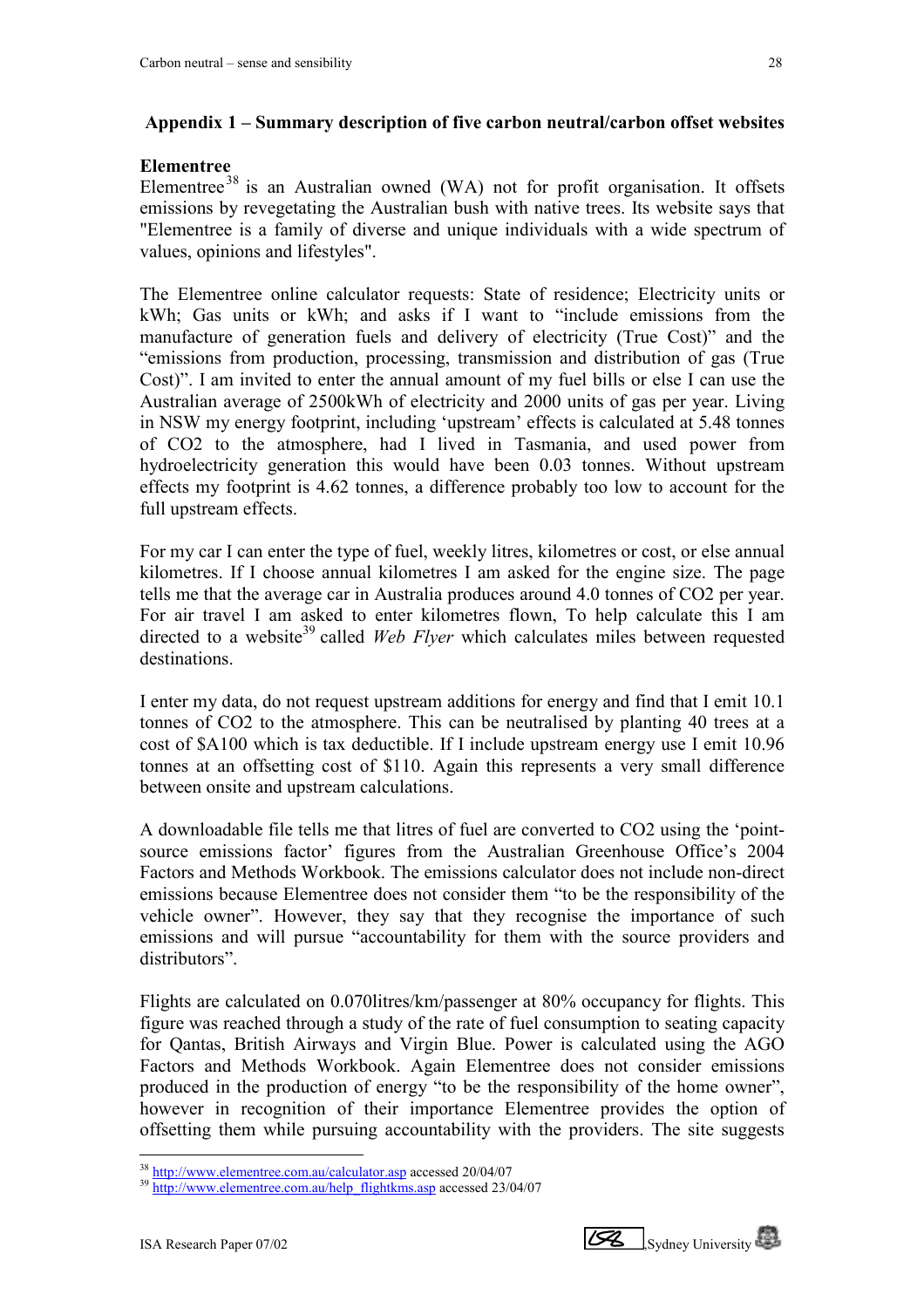that if you subscribe to green power you can accommodate this by reducing your reported power consumption by a suitable percentage. Number of trees required for sequestration is calculated using the AGO booklet Growing Trees as Greenhouse Sinks, which estimates for dry areas a rate of sequestration of between 193 and 291 tonnes of CO2-e per hectare over 30 years. And that this, "at a stocking rate of 1000 trees per hectare … equals a sequestration rate of approximately 0.25 tonnes of CO2-e per tree, over the first 30 years of its life".

The website terms of use say that the service "is a commitment to supply, plant and nurture the trees such that, if maintained over their expected natural life (or a minimum period of 30 years) there will be sufficient uptake and storage of carbon to counter … the cumulative global warming effect due to be caused by the emission of the number of tonnes of carbon stated on the Form." The trees will not be harvested for commercial gain. To date Elementree projects only occur in WA. They are 100% tax-deductible. Members are assigned a site number that identifies the precise geographic location of their trees.

#### Mycarbondebt

Mycarbondebt<sup> $40$ </sup> is a commercial organisation advertising purchase of offsets to personally become carbon neutral or in the form of gift vouchers. It also offers advice to companies on emissions reduction as well as selling offsets for carbon emissions, and the commercial use of a logo to advertise your green credentials. It also offers help in measuring the 'carbon footprint' of your business. The site signals the future addition of an online eco-store.

Mycarbondebt offers a choice of 'quick offset' or 'detailed offset' for your car, your flight, your house or your baby. The quick offset page for cars lists five different types of car with an estimate of emissions and a carbon cost for each type, for example: "Medium Car (36mpg) £41.13 Offset 3.5 tonnes of greenhouse gases generated by the average medium sized car driven for 12,000 miles". If you choose to add this to your shopping cart you can proceed to your account and pay for it online. If you choose the detailed offset the calculator will ask for annual miles or kilometres travelled; how many miles per gallon or kilometres per litre; and what sort of fuel is used. A petrol driven car, travelling 12427 miles per year at 30 miles per gallon is

calculated to emit 4.557 tonnes of CO2 and will cost me £53.58 to abate. A similar process is employed for assessing emissions from flights: Quick offsets include European Flight: £5.88; Transatlantic Flight: £17.62. Detailed offsets require you to enter your starting point and destination and your number of passengers. The quick offset for my house allows me to buy offsets for gas, gas and electricity, or annual household emissions at the national average of 3.9. tonnes of C02 generated by gas use (cost £45.83); 5.3 tonnes generated by gas and electricity (£62.27) or 11 tonnes for average one-car UK household (£129.25). The detailed offset asks for electricity use kWh per month or cost; gas kWh per month or cost; Litres of heating oil per month or cost. To offset my baby I can choose either disposable nappies at £7.88 for 2.5 years of the baby's life or cloth nappies at £6.90.



 $\overline{a}$ <sup>40</sup> http://www.mycarbondebt.com/?gclid=CJqf7ruEtYsCFSHBYAodJF4Nzw accessed 08/04/07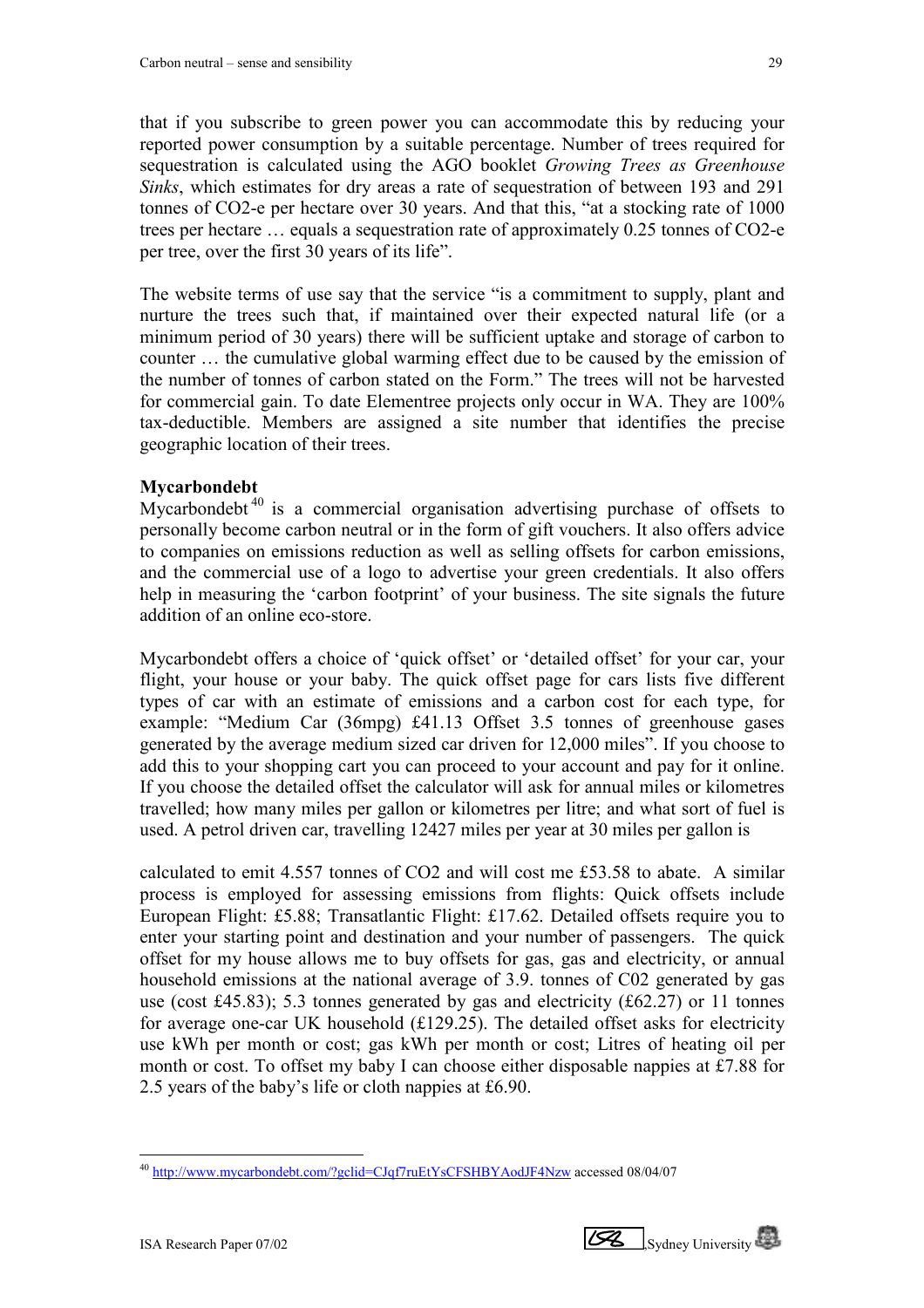Using our standard input the calculator says that we generate 7.435 tonnes of CO2. This will cost \$A210.19 to offset. We are told that our contribution will be added to a fund "which we use to buy regular batches of tonnes of carbon offset from ethically managed, traceable projects worldwide" (currently from TIST in India and Tanzania). The website says that the calculator uses officially published figures (e.g. from the Department for Environment, Food and Rural Affairs) to convert quantities of fuel and energy to CO2 emissions. It uses average emissions numbers for cars and homes of various sizes provided by the UK government. The flight calculations are based on data and algorithms provided by Carbon Clear Limited.

The website says that you can "offset your CO2 emissions by funding ethical and sustainable reforestation and energy projects around the world". Its project criteria state that projects must be efficient; must have additional long-term benefits for communities that undertake them; and must follow the spirit of the Kyoto agreement.

#### The Carbon Reduction Institute

The Carbon Reduction Institute<sup>41</sup> is a commercial organisation based in NSW. Its website offers to calculate and offset your car and flights to enable you to become 'carbon neutral', it also offers a link to the Redefining Progress<sup>42</sup> website's Ecological Footprint Quiz which calculates your ecological footprint for you.

The car calculator asks for: car type (e.g. Medium car or small 4wd (4cyl); fuel type; distance per year or per week; and the number of cars. It calculates that we emit 4.68 tonnes per year and costs our offset at \$72.07. We add this to our shopping cart and move to the flight offsetting screen. Here we can choose: starting point and destination, country and airport; return or one way; number of trips/passengers. It calculates that we emit 0.97 tonnes of CO2 and costs this at \$14.94. We add this to the shopping cart and proceed to the checkout where we can pay by VISA the total of \$87.01 to have our emissions offset for us.

The Institute offsets CO2 emissions through: energy conservation, applying "the results of its Energy Saving Assessments which help businesses and households conserve energy"; renewable energy and installation of renewable energy systems like solar power; and "purchase of carbon credits under the NSW government's Greenhouse Gas Abatement Scheme (GGAS)".

The Institute also offers a certification program for No CO2 or Low CO2 businesses and products. The Carbon Reduction Institute offers to assess your emissions and provide your business with an emissions reduction plan, and, depending on your plan and reduction time frame, it will certify you as No CO2 or Low CO2. According to the website the Institute will invest money generated by the certification program in "energy efficiency and renewable energy projects that reduce greenhouse gas emissions."

The Low CO2 logo includes the percentage reduction in emissions pledged by the company and calculated by the Institute based on the previous year's baseline. Low CO2 organisations are certified to use the Green Choice logo. The emissions

 $\overline{a}$ <sup>41</sup> http://www.noco2.com.au/ accessed 20/04/07

<sup>42</sup> http://www.earthday.net/footprint/index.asp accessed 24/04/07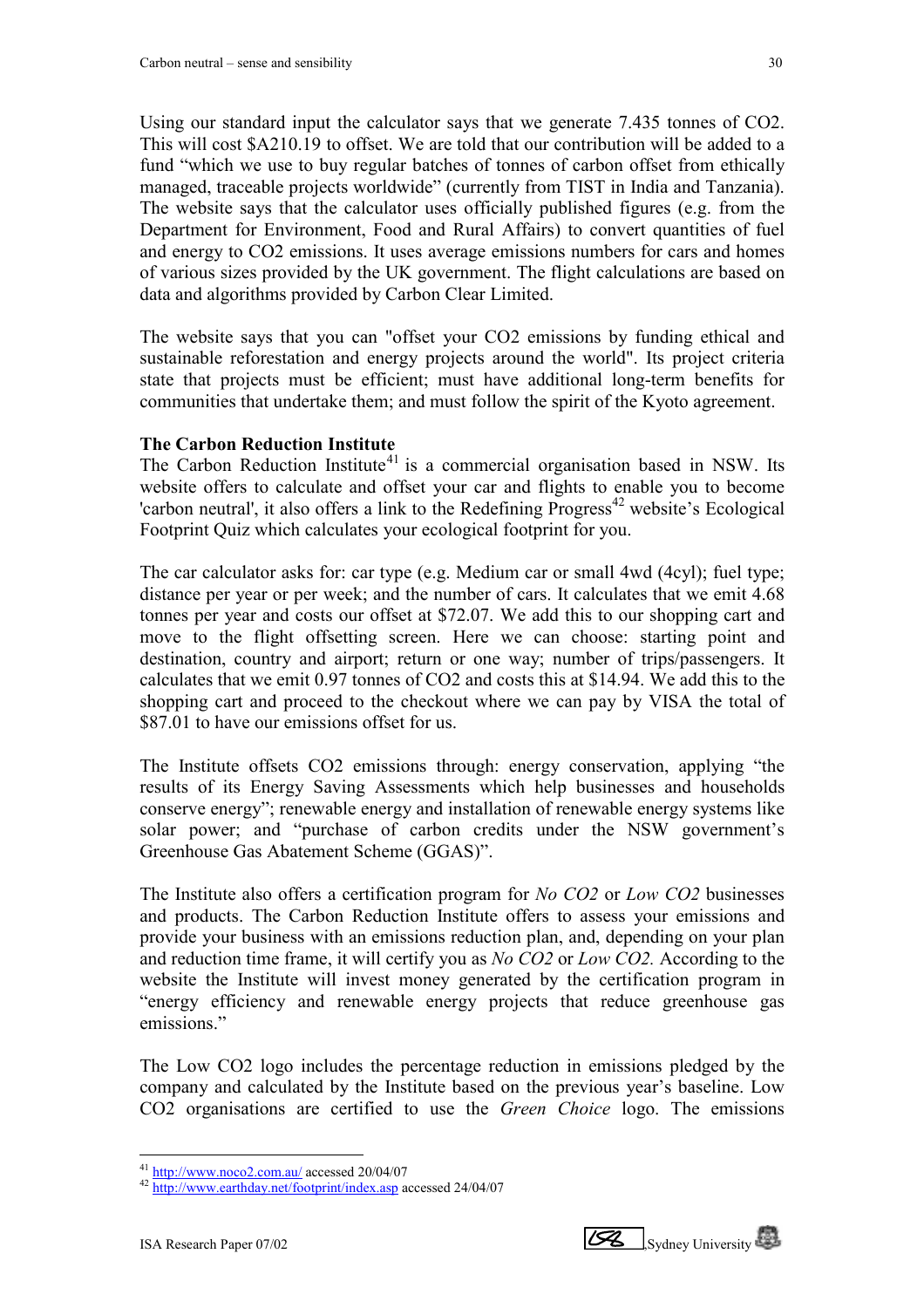embodied in Green Choice products can be offset at point of sale if the customer chooses to pay extra in order to make the product 'carbon neutral'.

The No CO2 certification indicates that the organisation is carbon neutral and has accounted for its "total operational emissions as well as the emissions embodied in the products" that it sells and uses. No CO2 organisations are entitled to use the Pre Green logo which means that the product has "had its lifecycle emissions offset prior to purchase".

The Agincourt Hotel<sup>43</sup> in Sydney is an example of a Carbon Reduction Institute No CO2 organisation, offering carbon neutral beer. According to Agincourt's website it "invests 2.5 cents from each beer sold into energy efficiency initiatives… Recent energy efficiency measures involving the installation of LED downlights has resulted in a direct saving of 5.43 Tonnes of CO2e every year."

The Carbon Reduction Institute says that its emission assessments and reports are conducted in compliance with the ISO 14000 series and the GHG Protocol Corporate Accounting and Reporting Standard. It uses "referenced emissions coefficients from the Australian Greenhouse Office's Factors and Methods workbook, as well as published life cycle analysis figures to calculate the impacts of electricity usage, transport and the embodied emissions in products that businesses buy and sell".

According to its FAQs the Institute's offsets "are sourced through projects that comply with the Gold Standard" and "100% of the money from certification and green products is put towards carbon offsets, renewable energy installations and energy assessment projects".

The Institute's *energy efficiency for business* initiative provides CFL light bulbs free of charge to organisations that participate and will "subsidise other energy efficiency undertakings like LED down-light replacements or switching from electrical to gas or solar hot water". The Institute is able to provide this service free of charge because it is funded by the certification program (i.e. those of us who buy our certificates on the website and) "in order to make our certified partners carbon neutral". It is these energy efficiency projects that provide the Carbon Reduction Institute with their NSW GGA Certificates. According to the website the easiest way to qualify for an energy efficiency project is for an organisation to become a No CO2 or Low CO2 certified organisation.

#### Climate Friendly Pty Ltd

Climate Friendly and Climate Neutral are trademarks of the Australian company Climate Friendly Pty Ltd<sup>44</sup>. The company provides a retail carbon credit service. It counts among its clients, Go Get, Australian Conservation Foundation, Ethical Investment Services and WWF, and shows the WWF logo on its website's banner. The Climate Friendly website offers visitors the chance to neutralise their carbon emissions by purchasing green energy credits. It offers to calculate emissions from car, air travel, home or office and enables you to pay online. It also offers what it calls 'packages', which are standard items such as a small car (3.2 tonnes "enough to fill 143 wheelie bins each week" @ \$70 per year) or citizen (28 tonnes @ \$616 per year).



 $\overline{a}$ <sup>43</sup> www.agincourthotel.com.au accessed 20/04/07

<sup>44</sup> https://www.climatefriendly.com/ accessed 08/04/07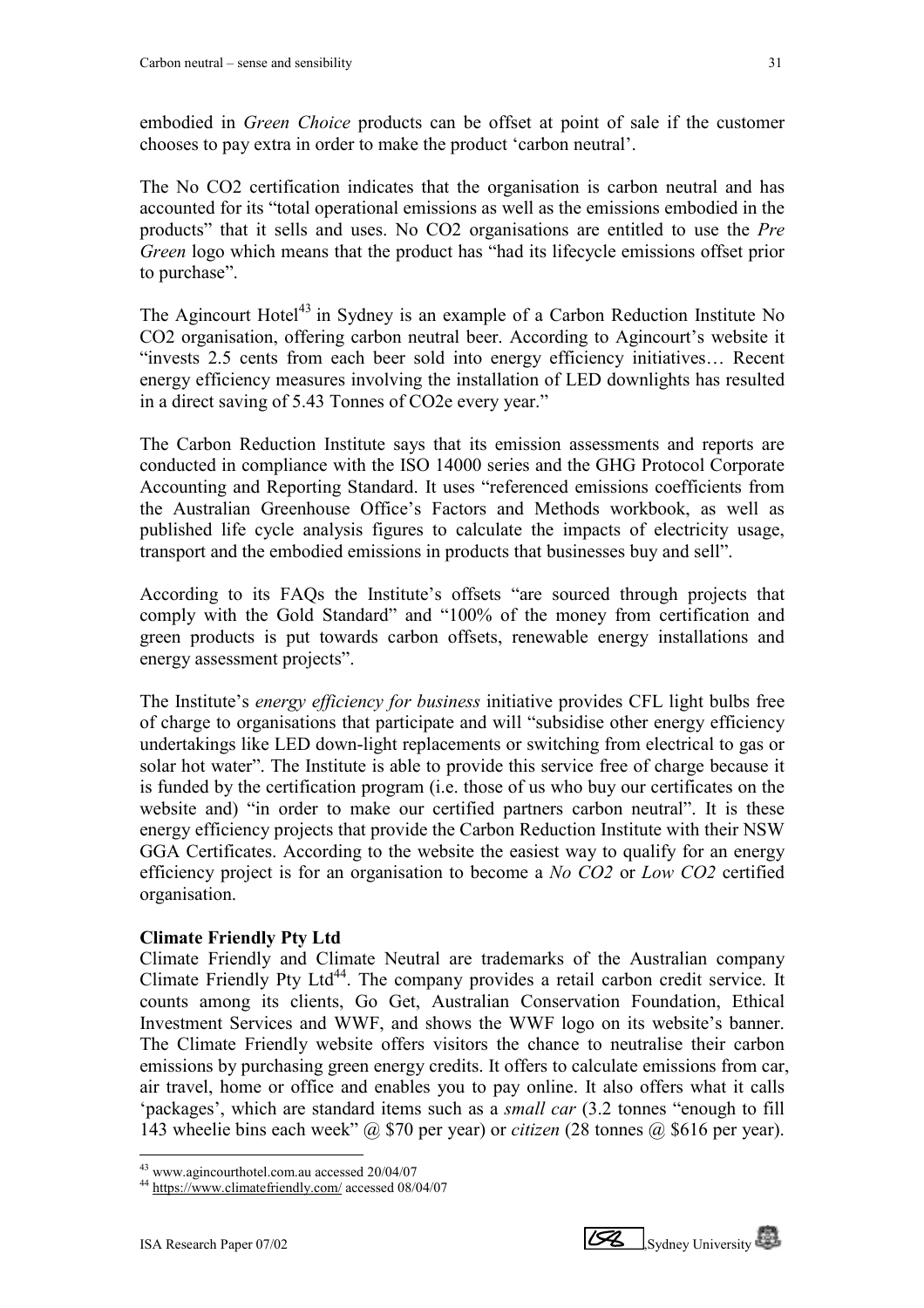Or you can simply pay for one tonne of carbon at \$22 or two tonnes for \$44. These are advertised as 'gift ideas'. The website also suggests that if businesses wish to neutralise other items they may contact Climate Friendly for a 'carbon footprint and quote'.

To calculate my car emissions we are asked for: either weekly petrol cost or car engine size plus weekly distance travelled. To calculate flight offsets we need to enter: return or one-way; from which city in the world, to which city in the world; and the number of trips and/or people. We can choose to neutralise the full amount or half the amount. For home or office we are asked to enter: state of residence if we live in Australia or otherwise country of residence; electricity usage in kWh per day with a choice ranging from 10kWh per day to 40 kWh per day or average power bill in kWh per day, quarter or year. we can choose to neutralise 50% Australian  $GreenPower/50\%$  International Gold Standard<sup>45</sup> or 100% Australian GreenPower.

The Climate Friendly calculator, the website says, was developed by drawing on extensive experience with the CSIRO in scientific modelling. The emission factors are based on figures from "the Greenhouse Gas Protocol, the International Panel on Climate Change, Defra, UK (Department of Environment Food and Rural Affairs, UK) and the Australian Greenhouse Office."

Our standard input yields 10.5 tons at a neutralising cost of \$318.20. Climate Friendly uses about two thirds of our payment to buy carbon credits on our behalf to reduce fossil fuel emissions by supporting "new [built since 1997] and accredited renewable energy projects, such as wind farms, which creates further demand for their product". These credits include ones from the Australian Government's GreenPower as well as Gold Standard accredited credits. They are raised from projects that, according to Climate Friendly's stated commitment: address the cause of climate change; prevent greenhouse emissions; are additional to business as usual; are independently verified for quality; and neutralise emissions close to the time they are being emitted.

The balance of the money we pay goes towards Climate Friendly's running costs. Climate Friendly's website says that it keeps a carbon register of all sales and purchases of energy and carbon credits, and is audited annually. Once its credits have been sold to us they are 'retired' and cannot be resold. According to the website Climate Friendly is an accredited GreenPower<sup>46</sup> supplier and has its own retirement account with the Australian Office of Renewable Energy Regulator for Green Power and the NSW Greenhouse Gas Abatement Scheme.

The website's FAQs explain that renewable energy projects earn carbon credits for "creating energy without burning fossil fuel. One carbon credit represents 1 tonne of  $CO<sub>2</sub>$  that is prevented from entering the atmosphere and contributing to global warming". Climate Friendly buys these carbon credits and sells them on to their customers who wish to become carbon neutral.

 $\overline{a}$ 



<sup>&</sup>lt;sup>45</sup> Climate Friendly's current Gold Standard project is the Te Apiti wind farm in New Zealand which will be producing credits into 2008 (email correspondence 13/04/07) after which time Climate Friendly 'will be looking for a new overseas project'. http://www.meridianenergy.co.nz/aboutus/powerstations/teapiti/default.htm accessed 24/04/07

<sup>46</sup> Australian Government accredited green power